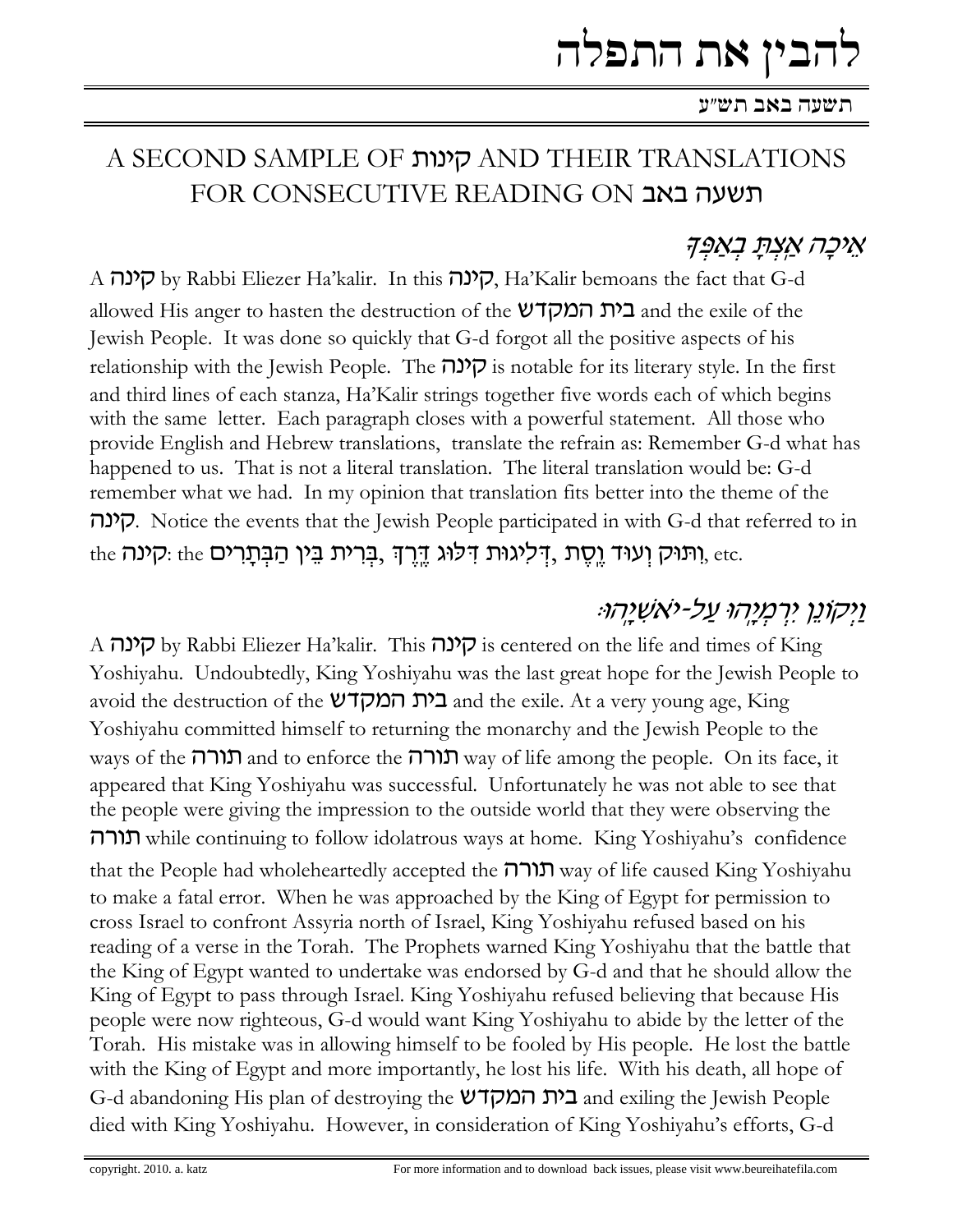delayed the destruction and exile for 22 years. The Midrash tells us that the number 22 was chosen out of consideration of the 22 lines in the eulogy that the Prophet Yirmiyahu composed in memory of King Yoshiyahu.

# אָהֲלִי אֲשֶׁר תָּא<u>ַבְ</u>תָ

This קינה is noteworthy because in each paragraph, the word: למה $\zeta$  why, appears. The inclusion of this word in the הינות of **באב** confirms that what we can include in our prayers on **CHUCK** is different than what we can say in our prayers on all other days of the year. On רגשעה באב, we may ask G-d: למה? On other days of the year we are prohibited from asking the question: למה because on other days of the year we know the answer before we ask the question: גאירה היא מלפני, it is a decree from Heaven that we must accept. On תשעה באב, G-d does not provide that answer. Instead, He remains silent as He listens to our questions. The קינה j is further noteworthy in that we engage in another activity that we do not perform during the year; we describe G-d in unflattering terms: i.e. like a bird that wanders aimlessly, like our enemy; as a warrior who has lost his power to rescue, etc.

# ֿוְכֹר אֲשֶׁר עֲשָׂה צָר בְּפָנִים

This קינה describes the manner in which Titus, the Roman General, first desecrated and then destroyed the הינה The point of the G-d why He remained .**E** silent and took no action against Titus as Titus was destroying the home that G-d had coveted even before the world was created. Equally important the composer of the  $\nabla$ created a contrast between how G-d reacted to the sacrilege and how the Jewish People **reacted.** Notice the opening lines of three of the following three paragraphs: בְּנַסְשֶׁנוּ יַבַעְנוּ g, we chose drowning to witnessing the desecration of the Temple vessels, ָּבַּחוּרְים מִבַּחוּץ צַגוּ מְחַזֵּקִים, women trembled, בַּחוּרְים מִבַּחוּץ צַגוּ  $\pm$ expecting G-d to take action to stop Titus, and הקנים נבעתו?, the elders stood in shock when they realized that G-d had given His consent to the desecration. While the Jewish People reacted both emotionally and with action (by committing suicide), G-d stood by silently. G-d had no emotional reaction nor did He undertake any physical response.

# מִי יִתְּן רֹאשִׁי מַיִם

This קינה was composed by Rabbi Kolonymos son of Yehudah from Mayence, one of the cities that was attacked by the Crusaders during the First Crusade (approximately 1096). He composed the  $\nabla$ ? as a memorial to several communities which suffered attacks and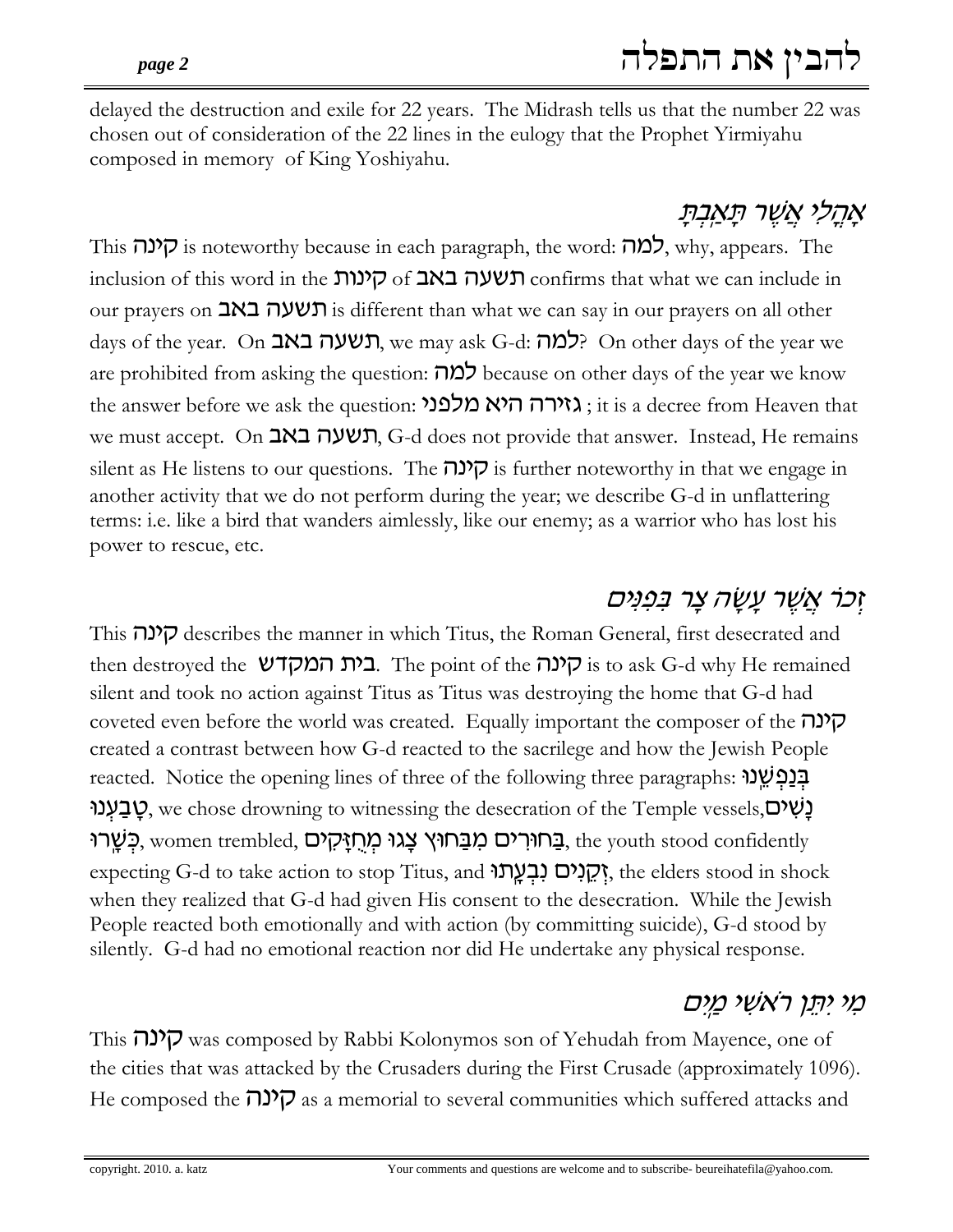deaths that year; i.e. Speyer, Worms and his city of Mayence. This קונה is one of the first

 $\nabla$ U that was composed to commemorate a tragedy other than the destruction of the

בית המקדש. In one paragraph, Rabbi Kolonymos describes his reason to commemorate this tragedy on Tisha B'Av. He begins by saying:

כִּי שְׁקוּלַה הַרִיגַתַם לְהִתְאַבֵּל וּלְהִתְעַפְּרָה כְּשֻרְפַת בֵּית אֱלֹהֵינוּ הָאוּלַם וְהַבִּירַה. The deaths of the Torah leaders was as worthy of mourning as the destruction of the  $\mathbf{D}^2$ המקדש. He then continues:

## וְכִי אֵין לְהוֹסִיף מוֹעֵד, שֵׁבֵר וְתַבְעֵרָה. וְאֵין לְהַקְדִּים, זוּלָתִי לִאַחֲרָה. תַּחַת כֵּן, הַיּוֹם לויתי אעוררה.

It is not appropriate to add a fast day. Instead the day of Tisha B'Av is to be used to commemorate such tragedies in Jewish History.

In that line, Rabbi Kolonymos is presenting the position of Rashi who in a comment to 'ברי הימים ב',לה', כב<sup>י</sup> provides that Tisha'B'Av is the appropriate day on which to commemorate all Jewish tragedies.

# אַז בַּ<u>הַלֹּדְּ</u> יִרְמְיַהוּ עַל קִבְרֵי אֲבוֹת

This קינה portrays a debate that went on between our forefathers and G-d. Our Forefathers ask G-d why He did not keep the promises He made to them. G-d then responds by defending His actions based on the sins of the Jewish People. The  $\overline{D}$  ends with G-d reassuring our Forefathers that the Jewish People did not go into exile alone. G-d was to join them.

# SIX קינות WITH LINEAR TRANSLATIONS

# אֵיכָה אַצתַ באַפּק<sub>י</sub> אֵיכָה אַצְתָּ בְאַפְּךָ, לְאַבֵּד בְּיַד אֲדוֹמִים אֲמוּנֶיךָ. וְלֹא זָכֵרְתָּ בְּרִית בֵּין הַבְּתָרִים, אֵשֵׁר בֵּרֵרְתַּ לִבְחוּנֶיִךָּ. וּבְכֵן בִּטֶינוּ. זְכֹר יְ-יָ מֶה הָיָה לְנוּ:

Why in Your anger did You hasten to destroy Your faithful ones by the hands of the Edomites, and You failed to remember the covenant that You made with Abraham in which You included a covenant with Israel. Therefore we utter: "Recall, O' Lord, what has befallen us!"

# אֵיכָה גָּעֲרִתָּ בִגַעֲרָתִךָּ, לַגְלוֹת בִּיַד גֵּאִים גִּאוּלֵיךָ. וְלֹא זָכַרִתָּ דְּלִיגוּת דְּלוֹג דֶרֶךְ, אֲשֶׁר דִּבַּרְתַּ לִדְגַלְיַךָּ. וּבְכֵן דְּבַרְנוּ. זְכֹר י-יַ מֶה הַיַּה לָנוּ:

How did You allow Your ire to cause You to exile by the haughty nations those who You rescued from Egypt, and You failed to remember how You quickened the route the Jews followed after leaving Egypt; therefore we say: "Recall, O Lord, what has befallen us!"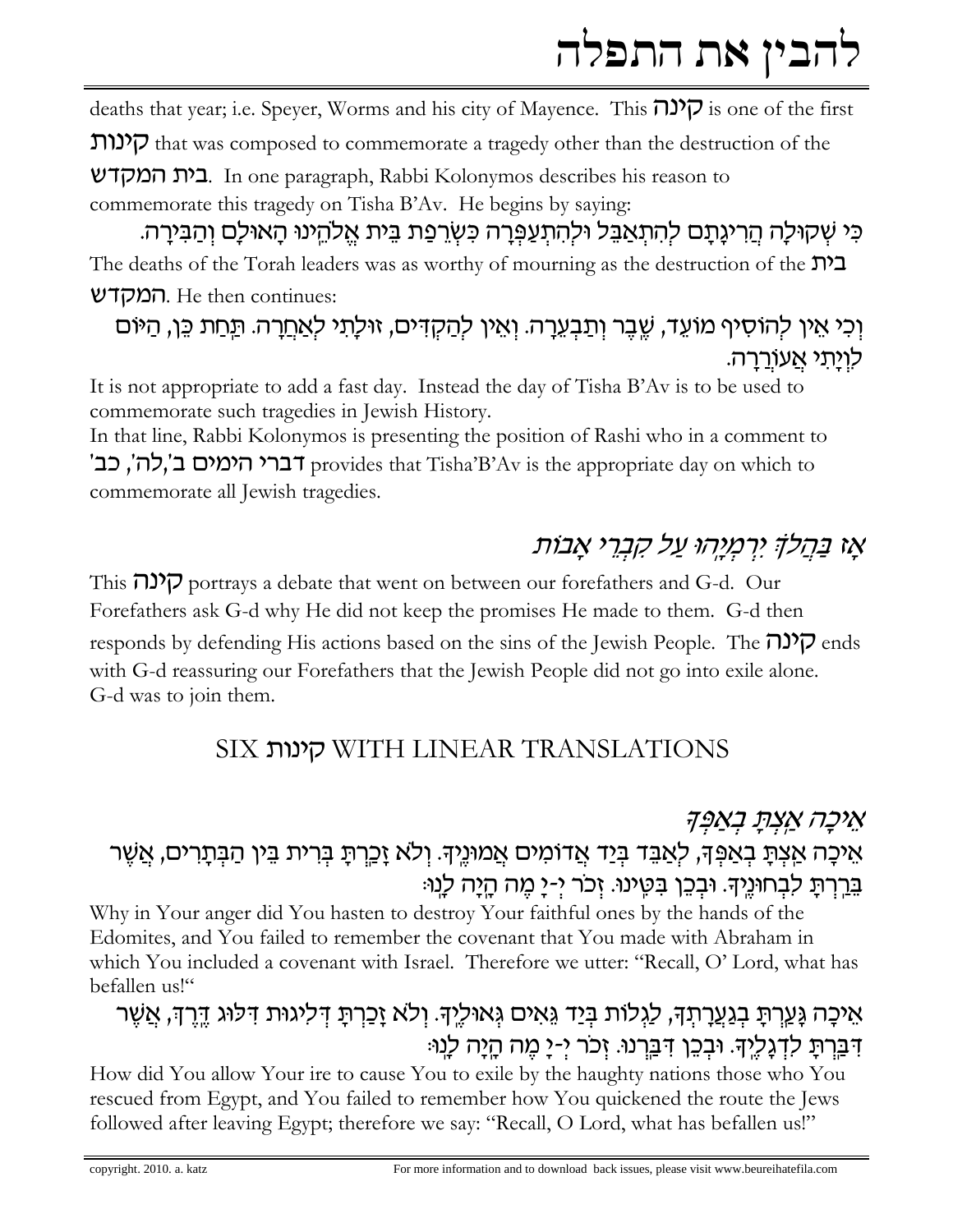## אֵיכָה הַגִּתָּ בִהֵגִיוֹנְךָ, <u>לה</u>דוֹף בִּיַד הוֹלֵלִים הַמוֹנֵיךָ. וְלֹא זָכְרְתָ וִתּוּק וְעוּד וֵסֵת, אֲשֶׁר וְעֲדָתַ לוְעוּדֵיךָ. וּבְכֵן וְקוֹנֵנּוּ. זְכֹר י-יַ מֵה הַיַּה לָנוּ:

How did You follow a thought process that resulted in Your turning over the Jewish People to the scoffers and You did not recall the Beis Hamikdash, a place where You regularly came in contact with the Jewish People; therefore we lament: "Recall, O Lord, what has befallen us!"

## אֵיכַה זַנַחִתַּ בִזַעֲמִךָּ, לַזַלְזֵל בִּיַד זָרִים זְבוּלֵיךָּ. וְלֹא זָכֵרתָ חִתּוּן חֻקֵי חוֹרֵב, אֲשֶׁר חָקֵקְתָּ <u>לח</u>מוּליד. וּבְכֵן חוֵינוּ. זְכֹר י-יַ מֶה הַיַה לַנוּ:

How did You allow Your indignation to cause You to forsake the Beis Hamikdash to the nations, and You did not remember the nuptials You wrote in the statutes of Horeb which You had engraved on behalf of the compassionate ones; therefore we declare: "Recall, O Lord, what has befallen us!"

## אֵיכָה טָרְחְתָּ בְטָרְחֲךָ, לִטְרוֹף בְּיַד טְמֵאִים טְלָאֶיךָ. וְלֹא זָכַרְתָּ יְקַר יְדִידוֹת יְשֶׁר, אֲשֶׁר ִיחַדְתָּ לִיוֹדְעֵיךָ. וּבִכֵן יַלָלְנוּ. זְכֹר י-יָ מֵה הָיָה לָנוּ.

Why did go to such an effort to cause Your flock to be torn apart at the hands of the unclean, and You did not recall the precious gift of the Torah which You gave only to the Jewish People; so we wail: "Recall, O Lord, what has befallen us!"

## אֵיכָה כִּוַּנְתָּ בִכַעַסְךָ, לִכַלוֹת בִּיַד כּוֹשָׁלִים כַּרְמֵיךָ. וְלֹא זָכְרְתָּ לֹא יִזְנַח לְעוֹלָם, אֲשֶׁר למַדִּתַּ ללקוּחֵיךָ. וּבִכֵן לָהֲגִנוּ. זִכֹר י-יָ מֵה הָיָה לָנְוּ:

Why did You allow Your wrath to cause You to permit those compared to lions to destroy Your vineyard and You did not recall the promise that You delivered to the Jewish People that You would never forsake them; so we moan: "Recall, O Lord, what has befallen us!"

## אֵיכַה מִלַּלִתַּ בְמַאֲסָךָ, לִמְחוֹת בְּיַד מוֹנִים מִנַּשְׂאֵיךָ. וְלֹא זַכֲרְתַּ נִשְׂיאַת נוֹצַת נֵשֶׁר, אֲשֶׁר נָשֶׂאתָ לִנְשׂוּאֱיִךָּ. וּבְכֵן נָהְינוּ. זְכֹר יְ-יָ מֶה הָיָה לָנְוּּ

Why in the course of rejecting us did You order that our name be erased at the hands of of our oppressors, and You failed to remember how You carried the Jewish People on the wings of an eagle; therefore we wail: "Recall, O Lord, what has befallen us!"

# אֵיכַה סַחִתַּ בְסַעֲרִךְ, לִסַגֶּר בְּיַד סֶעֲפִים סַהֲדֵיךָ. וְלֹא זַכֲרְתַּ עֹז עֲדִי עֵדַיִים, אֲשֶׁר עִטַּרְתָּ לַעֲבָדֶיךָ. וּבְכֵן עָנְינוּ. זְכֹר יִ-יָ מֶה הָיָה לָנוּ:

How could You consider, at the height of Your anger, delivering us who testify to Your Unity into the hands of those who plan evil. Why did You not remember the Torah which You bestowed upon us as an adornment; therefore we howl: "Recall, O Lord, what has befallen us!"

# אֵיכָה פֵּצִתָּ בִּפַחִדִּךְ, לִפַגֵּר בִּיַד פָּרִיצִים פִּלָאֵיךָ. וְלֹא זָכַרְתָּ צַהֲלַת צִבִי צֶדֵק אֲשֶׁר צְפֵנְתָּ לְצִבָאֵיךָ. וּבִכֵן צָעֲקְנוּ. זִכֹר י-י מֵה הָיָה לָנוּ:

How did You in Your dread tones command to destroy the Jewish People, Your handiwork, by the hand of lawless men. Why did you not recall the joyful song of the Levites who sang in the Beis Hamikdash while the sacrifices were being brought; therefore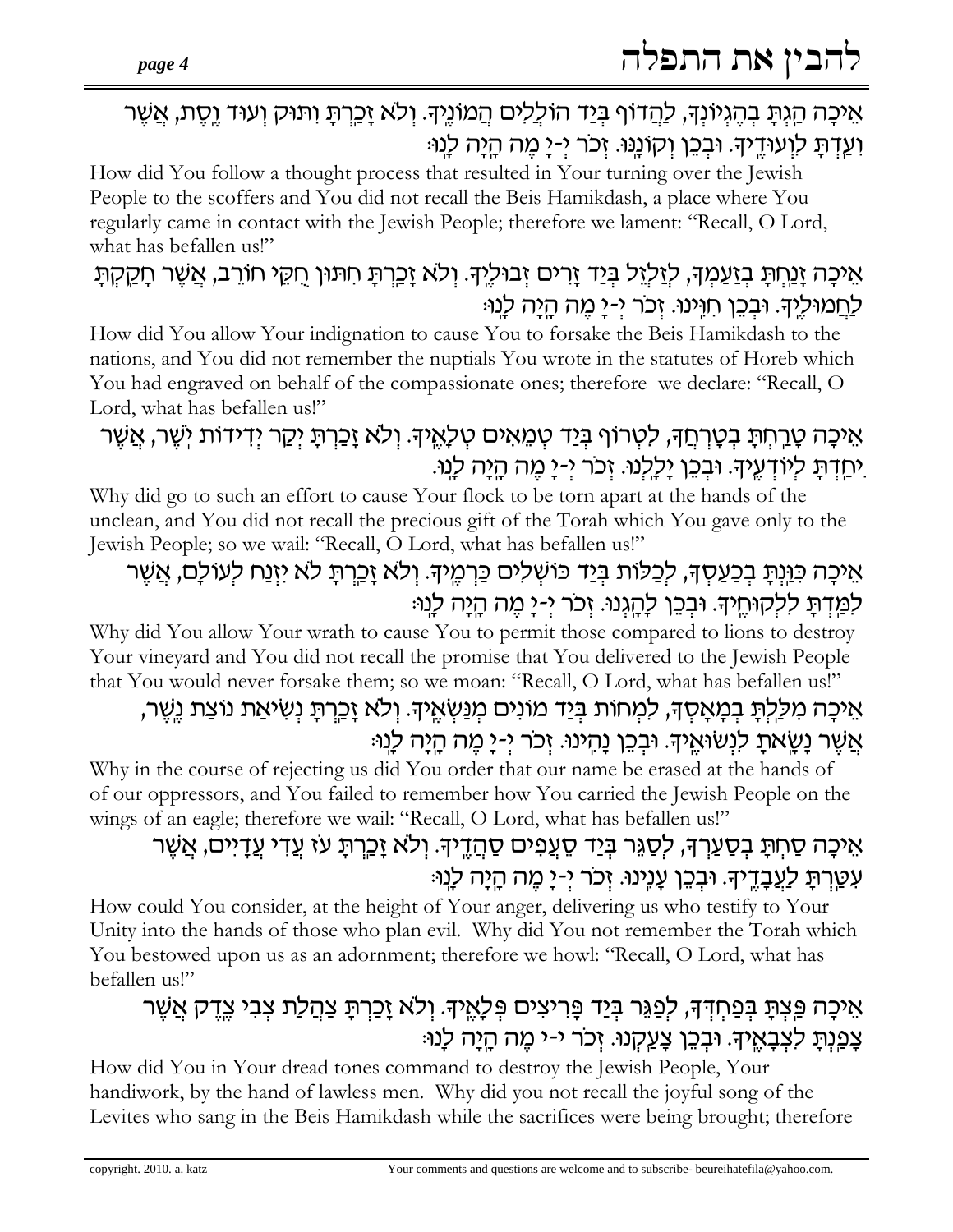we cry out: "Recall, O Lord, what has befallen us!"

## אֵיכַה קַרֵאתַ בְקְרִיאַתְךָ, לַקְנוֹת בְּיַד קַמְים קְרוּאֵיךְ. וְלֹא זַכֲרְתַּ רֵגְשׁ רֵכֶב רְבֹתֵיִם, אֲשֶׁר רַצֵיתַ לְרֵעֵיךָ. וּבְכֵן רַגְוָנוּ זָכֹר יִ-יַ מֶה הַיַּה לַנְוּ:

How by Your proclamation did You announce that You would convey Your once-invited guests into the hands of their opponents; Why did You not recall the throng of angels who accompanied You to Mount Sinai when You gave the Torah to the Jewish People; therefore we complain: "Recall, O Lord, what has befallen us!"

# אֵיכַה שַׁאֲפִתַּ בִשָּׁאֲפֵדְ, לְשֻלּוֹת בַּיַד שׁוֹלֵלִים שִׁלְמֵיךָ. וְלֹא זַכֵּרְתַּ תִּקֶף תַּלְתַּלֵי תֹאֵר, אֲשֶׁר תִּכְּנִתַּ לִתְמִימֵיךָ. וּבִכֵן תַּאֲנְנוּ. זְכֹר י-יָ מֵה הַיָּה לָנוּ.

How could You have been so eager to scatter Your perfect ones into the hands of the despoilers, and You did not recall the Torah and all its details that You fashioned for Your adherents; therefore we wail bitterly: "Recall, O Lord, what has befallen us!"

# תַּאֲנְנוּ לִשְׁפּוֹדְ כַּמֲיִם. עַל מַה בִּיוֹם זֶה נְשָׁבֵּינוּ פַעֲמֵיִם. זַכְרִי בִּהְיוֹתִי יֹשֶׁבֶת בְשַׁלְוַה ַּבִּירוּשָׁלַיֵם. רַגֲנִתִּי, וְעַתָּה אֲאַדֵּה עַד חוּג שֶׁמֲיִם

We are in such distress that our tears flow like running water because on this day we were twice led captive; I remember when I once dwelt peacefully in Jerusalem. But I now sing sad songs because of the difficulty of my situation. I will continue to sing sadly until my prayers reach to the heights of heaven.

<u>וַיְקוֹנֵן יִרְמְיַהוּ עֲל-יֹאשָׁיַהוּ</u>

[Jeremiah lamented for Josiah:]

## אֵיכָה אֱלִי קוֹנֵנוּ מֵאֵילַיו. בֵּן שִׁמוֹנֵה שָׁנַה הֵחֵל לִדְרוֹש מֵאֵילַיו.

Take up the lament of "Eichah" for King Yoshiyahu who one reigned as one of the mighty kings of Israel! When he was but eight years old, he began to seek G-d of his own accord,

## בִּנֵי חַם בִּעֲבִרֵם חֲנוּ עַלֵיו. וְלֹא הִזְכַּר לוֹ שָׂגּוּי מִפְעַלַיוּ:

And yet when the Egyptians, sons of Ham, started to travel towards Israel to meet Assyria in war, King Yoshiyahu's noble deeds were not recalled in his favour,

## גַם בִּכַל-הַמִּלַכִים אֲשֵׁר קֵמוּ לִגְדּוֹר. לֹא קָם כָּמְוֹהוּ מִימוֹת אֲבִיגְדוֹר.

Indeed, among all the kings of Israel who rose to take measures against false worship, none had tried as hard as he since the time of Moshe Rabbeinu,

# דַּבַק בּוֹ עֵוֹן לִיצָנֵי הַדּוֹר. אֲשֶׁר אַחַר הַדֶּלֶת וְהַמְּזוּזָה, שֶׂמוּ לִסְדּוֹר:

Yet he was made responsible for the guilt of the scornful ones of his generation who used trickery to set up idolatrous symbols behind their doors and posts.

### הַאוֹכְלִים זֵרַע שִׁיחוֹר, כִּתְמוֹ הַטּוֹב פְּחֲמוּ מִשְׁחוֹר.

The Egyptians, the ones who ate the crops nurtured by the Nile, turned King Yoshiyahu's persona from a golden hue to a color more black than charcoal;

## ַיַּגְדַל עַוֹן, וְהֵשִׁיב יַמְין אַחוֹר. וְעוֹד לֹא שַׁלַח יַדוֹ מִן הַחוֹר:

As iniquity increased, G-d withdrew his helping hand and refused to pull back the decree,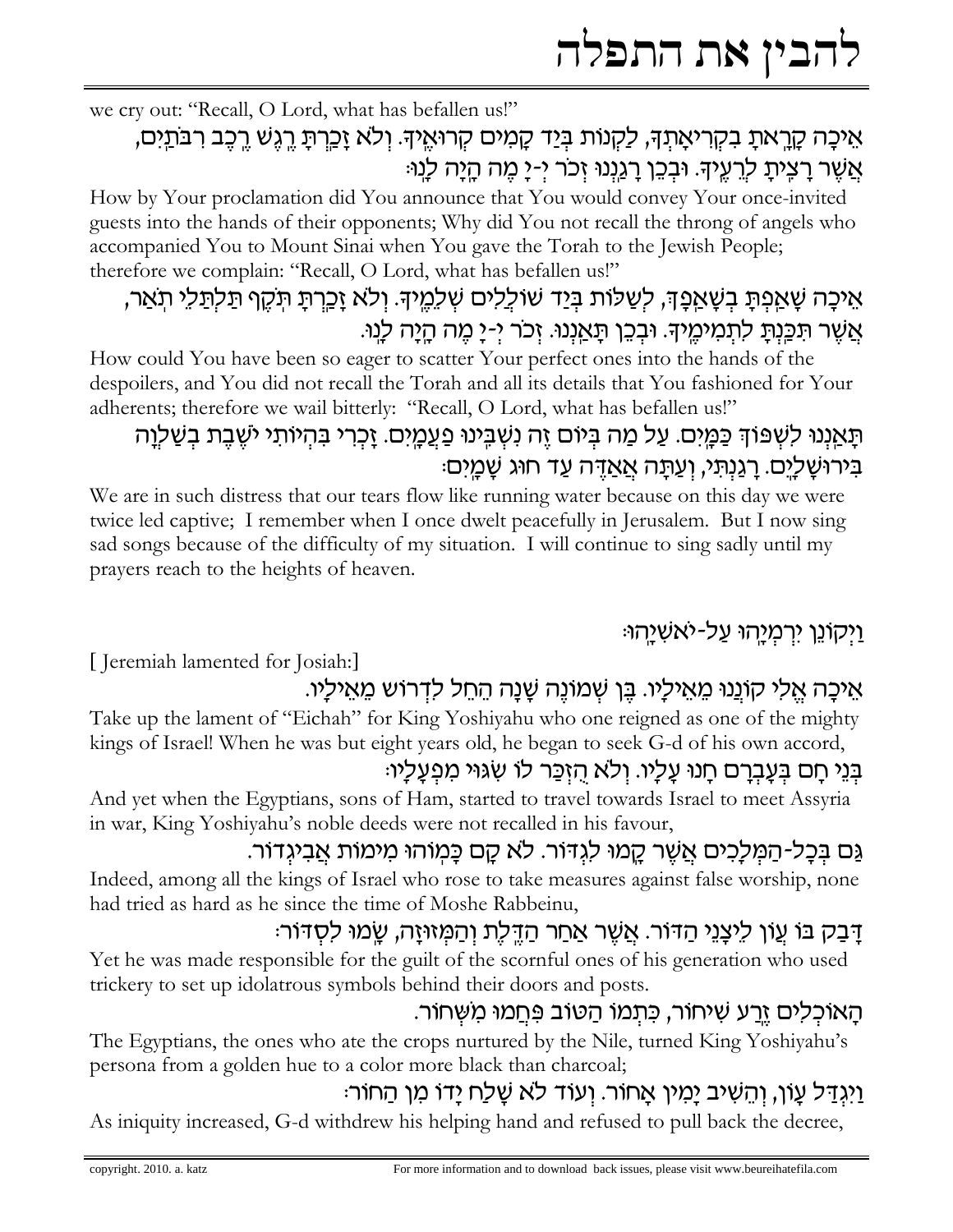#### זַכּוּ אַמָרִיו, כִּנָם דָּת לִהָקִים. בִּצַע אֵמְרָתוֹ, בִּאָרוּר אֲשֶׁר לֹא יָקִים. חָשַׁךְ תֹּאֲרוֹ כִּנְאֲצוּ ְרְחוֹקִים. בַּבֲצַע, מוֹאֲסֵי דַת וְחִקִים:

King Yoshiyahu's words were correct and holy when he bade the Jewish People to abide by the Torah. He tore his clothes when he heard read from the Torah: "Cursed be he that keeps the Torah not!" However, when the Egyptians from far away came to do battle with him, his future turned bleak because of the sin of those who rejected the Law and the statutes of the Torah.

## טובים רֵעִים נִקְרָאוּ, כִּשַׁלְחוֹ מַלְאֲדָּ. מַה-לִי וַלַדְּ הַיּוֹם לְתַלְאֲדָּ. יִדֵי עַם הָאֲרֶץ דַּמִים ַּבְמַלְאָךָ. תֵּעֲנֵשׁ, בִּבְצְעִי אֵת פְּנֵי פְלִאֲךְ:

The Egyptians were hailed as good neighbors when Pharoah-Neco sent ambassadors saying: "What quarrel is there between us to cause you hardship this day? If you cause the hands of my people and your people to be full of blood, you will be punished because you are stopping me from accomplishing the will of your G-d."

#### כִּלָּה הַמוֹנַיו לַלֶּבֶת <u>אַר</u>ם נַ<u>הְר</u>ָיִם. לִמַעַן, לֹא תַעֲבֹר חֵרֶב כָּל-שֶׁהוּא בְאֵפְרֶיִם. King Yoshiyahu caused many of his people to die by ordering them to go to Aram Naharayim to fight against the Egyptians using as his reason the rule found in the Torah that the Jewish People should not allow another nation to cross through their land to fight against another nation, even when the passing through will cause no harm to the Jewish People.

## לא שַׁמַע לַחוֹזָה לַשׁוּב אַחוֹרֵים. כִּי גְזֵרָה נְגָזֶרָה לְסֻכְּסֶךְ מִצְרֵים בִּמְצְרֵים:

King Yoshiyahu he did not hearken to the prophet who told him to turn back for it was decreed by G-d that one group of Egyptians do battle against another group of Egyptians

## מֵחַטֹּאת סִתִירַת מִזוּזוֹת. חַזוֹן עַנְתוֹתִי הֵחֵלוּ לְבַזּוֹת. נְעוּ עֲנָמִים לְחֻמּוֹ לְהַבְזוֹת. וְלֹא ּהֵסֵב פָּנָיו וְסַפְדוּ עַל זֹאת:

Being unaware of the guilt of the Jewish people in concealing idols behind door posts, King Yoshiyahu did not listen to the warning of the prophet from Anathoth (Yirmiyahu). The Egyptians came to abuse the body of King Yoshiyahu, yet King Yoshiyahu did not flinch from facing Neco. However, later his people lamented King Yoshiyahu's attitude.

## ּסְוּרוּ הֵעֶידוּ. עַד לֹא שָׁאַיָּה. וַיִּמָאֲנוּ סוּר, וּמָט יִסוֹד נִשְׁיָּה. פִּנֵי קִרָב כִּקֲרַב, ולֹא עָלִתָה לו שעיה. וירו הירים למלך יאשיה:

Retreat, the Prophets bade him; retreat, before ruin overwhelms you! But he refused to withdraw; Immediately at the start of the battle King Yoshiyahu, the pillar of the Jewish People, fell in battle. No help came his way and the archers continuously shot arrows at King Yoshiyahu.

# עוֹדֵינָה עָצֵם עֵינַיו, בְּגֵוְיוֹ מוֹחֲצִים. חֵץ אֲחַר חֵץ, מוֹרִים וְלוֹחֲצִים. צַדוּ וְשֵׂמוְּהוּ ַכַּמַטָרָא לַחִצִּים. וַיִּזְרְקוּ בוֹ שְׁלֹשׁ מֵאוֹת חִצִּים:

Even as death closed his eyes, his assailants continued to shoot arrow after arrow, repeatedly wounding his body; they then mounted his corpse so that they could use it for archery practice and shot three hundred arrows into him.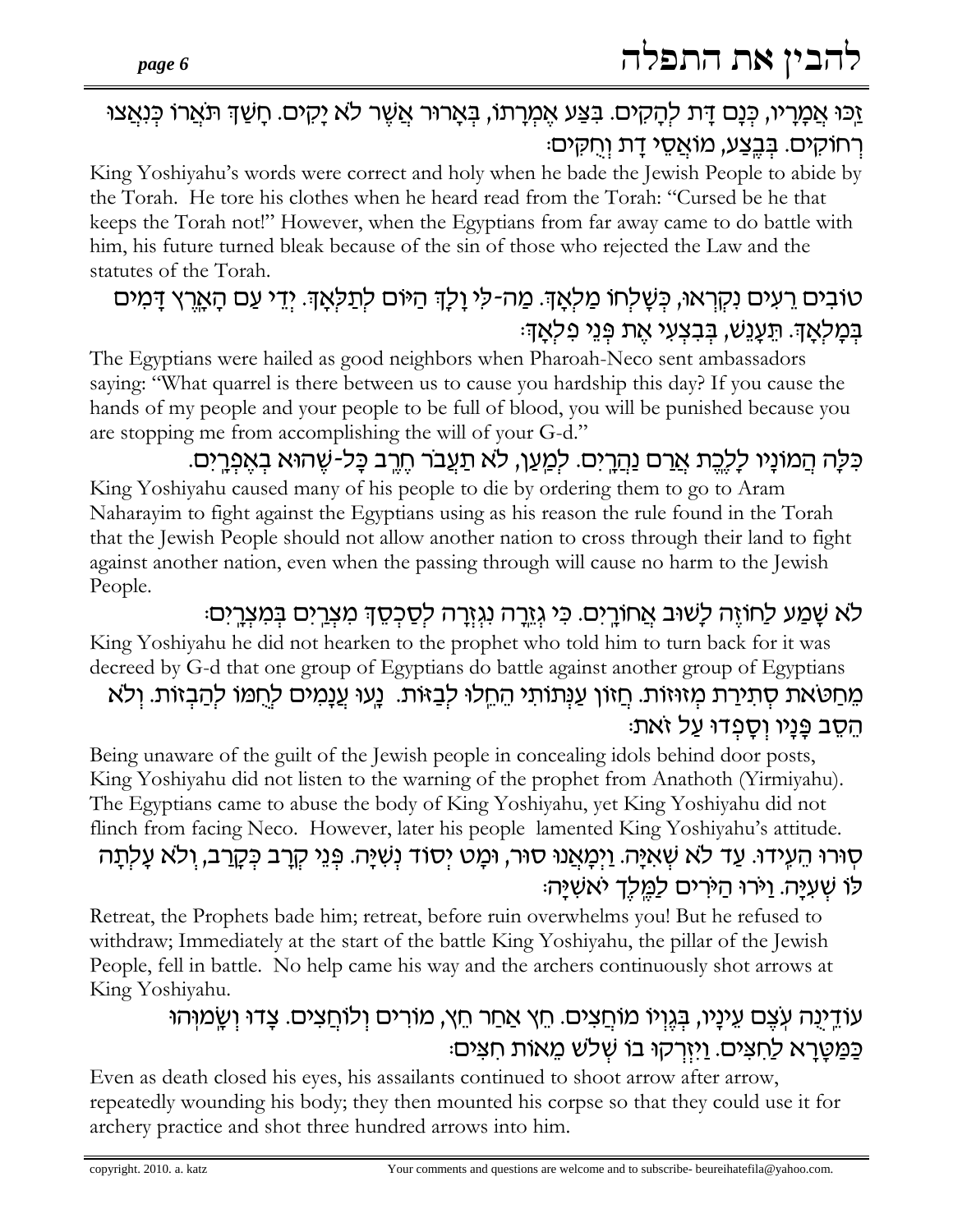### קַלִּים הִטּוּ אַחֲרָיו אֲזוֹן מְוֹצָא פִיהוּ. וְעַד מִצוּי נֶפֶשׁ מַעֲשָׂיו הֵיפָהוּ. רְוּח שְׂפָתָיו הִפְצָה מְפֵיחוּ. צַדִּיק הוּא יִ-יַ, כִּי מַרֵיתִי פֵיהוּ:

The righteous ones bent over King Yoshiyahu to catch his last words. His actions until his last breath, were as beautiful as ever. He used his last breaths to exclaim: "Righteous is the Lord!! For it is I who rebelled against his word!"

## ּשִׂישִׂי נוֹף, כִּי קַנָּא זֵעֲם. לְשַׁלֵּם שְאוֹנָם בַּעֲוֹן בִּצְעָם. תַּם כֶּתֶם הַטּוֹב, עַם זוּ בְּפָשְׁעָם. וַיִּקוֹנֵן עַלַיו כַּל אֵיכַה יוּעַם:

Rejoice, Egyptians, because G-d in His anger, used you to take revenge against the Jewish People for the sin of stealing. The leader of the people who was as good as gold is gone because of the guilt of the Jewish People. The Prophet Yirmiyahu lamented over him, (saying:): Where is the one who was like gold.

#### ּתַּם בִּמְקְרֵה אֵחָד, כּוֹס מִגְדּוֹ לִשְׁתּוֹת. בִּמוֹעֵד שָׁנַת הַשְּׁמִטָּה, כִּנַע הַקְהֵל לָאֵתוֹת. ּתַּלַה עֵשׂרִים וּשִׁתֵּיִם, מֵהֲרוֹס שַׁתוֹת. כִּי סַפְדוּ לוֹ אֵיכֲה, בִּעֲשׂרִים וּשָׁתֵּיִם אוֹתִיּוֹת:

Gone and dead is King Yoshiyahu as the result of one battle. He was served the cup of death at the Valley of Megiddo. The time of year was Succos at the end of a Sabbatical year at the time that when the Jewish People would gather to hear the King read from the Torah. Because the Jewish People eulogized King Yoshiyahu with the poem found in the second chapter of Megilas Eicha which contained twenty-two lines with each line beginning with the next succeeding letter of the Hebrew Alphabet, G-d postponed the complete destruction of the Temple by twenty-two years.

## אותות קינות לָבֶטָה מְחוֹלִי. עֵת כִּי שָׁכַחִתִּי מְחוֹלֵלִי. זַמְּוֹתִי כִּי לָעַד <u>יָא</u>הֶילִי. רָשַׂעְתַּי וַנַּסַעְתִּי וְנָטֵשׁ אַהַלִי:

My happiness and joy were transformed into the letters of dirges. It became a time when my happiness was a far off memory. I thought that the Beis Hamikdash would stand forever. Instead, because of my sins, I have become a person in exile and the Beis Hamikdash was destroyed.

## אַהַלִי אֲשֶׁר תַּאֲבָתַ אָהֶלִי אֲשֶׁר תָּאֲבְתָּ עַד-לֹא בְרֵאשִׁית, עִם-כִּסֵא כָבוֹד לִצָרְפוֹ. לַמֲה לַנֵּצַח שַׁדַּד בִּיַד ּשֹׁדֵדִים, וְנִהְיִיְתָ כְּרֹעֶה בְעֹטְיָה, וְרָעַשְׁתָּ וְרָגַגְתָּ, וְעַתָּה מַה-לִי-פֹה:

My Temple which You longed for even before the world was created and which You aligned with the Throne of Your glory; why does it remain ever devastated by robbers, while You act like a shepherd dressed in mourning clothes who has lost his sheep, and yet You storm in anger and complain: "Now that the Beis Hamikdash has been destroyed what reason do I have to keep a presence in this world?"

## אָהָלִי אֲשֶׁר קוֹמַמִתָּ לְאֵיתָנֵי אֶרֶץ בְּחֵרְדַּת מִי-אֵפוֹא. לָמֱה לָנֵצַח צָמַת בִּיַד צָרִים וְנְהָיֵיְתַ כִּצְפּוֹר בּוֹדֵד עַל-גֵּג, מַר צוֹרֵחָ, מֶה לִידְידִי פֹה:

My Temple which You established for the mighty forefathers in the place where Yitzchok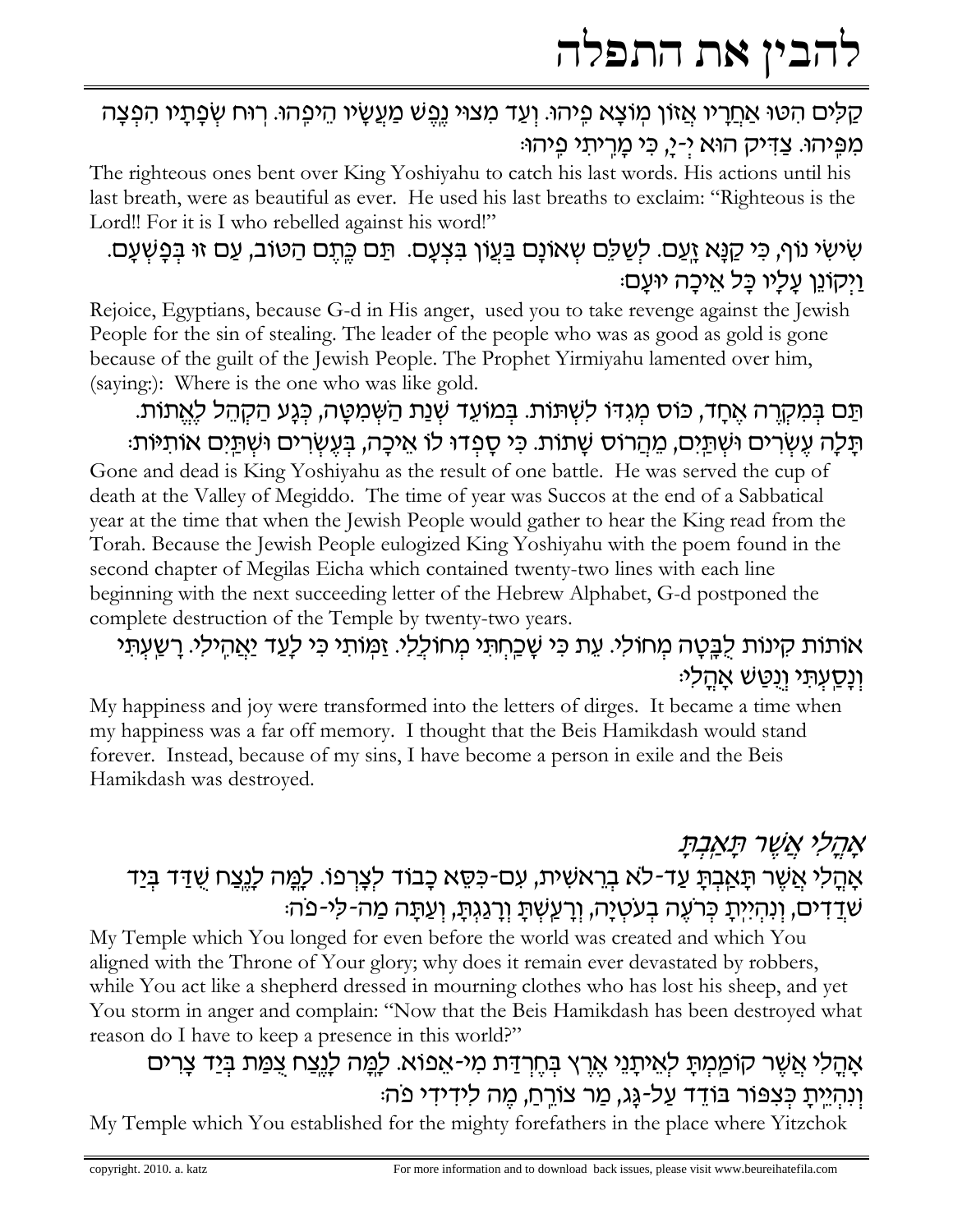trembled when he asked his son Esau: who is here: Why is that place cut off from us forever by our adversaries, while You act like a lonely bird who wanders from roof to roof and You lament bitterly: "Why is my beloved Avrohom praying here for the welfare of his descendants.

## אָהָלִי אֲשֶׁר פַּצִתָּ לִמַעֲנוֹ לִצִיר, וְאַתָּה עַמֹד עִמַּדִי פּה. לָמֶה לְנֵצַח עִרְעַר בִּיַד עַרֵלִים, וְנָהְיַיְתַ כְּשִׂנֶא וְצַר, וְאֵיה אוּוּי, ∗מוֹשַׁב (ג"א אֲשֶׁב פּה) פּה

My Temple for whose sake You said to Moses, "You stay here with Me." Why do You allow the gentiles to keep the Beis Hamikdash forever in a devastated condition, while You act like an enemy and adversary to the Jewish People? Indeed, can You assure us that You still desire that Your place on Earth be here in Zion?

## אָהֲלִי אֲשֶׁר נָחֶיתָ בְּעַנֵּנֵי הוֹד, לְאֶת-אֲשֶׁר יֶשְׁנוֹ פֹה וְאֵינֶּנוֹ פֹּה. לְמֵה לְנֵצַח מֹאַס בְּיַד מֹרְדִים, וְנְהְיֶיתַ כְּלֹא יוּכַל לְהוֹשֵׁיעַ, מֲה-לַדְ פֹה וּמִי-לִדְ פֹהּ:

My Tent of Meeting which You adorned with clouds of glory for the sake of those Jews who were present and for those who were not present; why do You forever allow it to be abused by the nations of the world, while You act as if You are powerless to help as the nations who occupy the area of the Beis Hamikdash taunt You by saying: what business do You have here.

## אָהֲלִי אֲשֶׁר כּוֹנֵנְתָּ מַכוֹן לִשְׁבִתְּךָ, לִחְפֵרְ בְּחָפּוֹ. לַמֲה לַנֵצַח יַעָה בְּיַד יִהִירִים, וְנִהְיֵיתָ כִּטַס בַּחַלָל. וְאֵין-עוֹד נַבִיא, וְנַמְתָּ, הַאֵין פֹּה

My Temple which You established at a point directly below Your heavenly throne to provide protection for the Jewish People with whom You shared a wedding canopy; why do You allow it to be controlled by non-believers while You continue to act like a bird who flies aimlessly. At a time when we no longer have prophets to guide us, You said:: "No prophet shall be here any more!"

## <u>אַהֲלִי אֲשֶׁר חַנֶּיתַ מֵאַז בְּתַאֵיו, מִפּּה וּמִפּּה. לַמֵּה לַנֵּצַח זָנַּח בְּיַד זַרִים, וְנִהְיֵיתַ כְּוַתִיק</u> יצא חוּצַה, ולא-עַבַר פּה:

My Temple, in which You occupied all the chambers from one end to the other, why do You allow it to remain abandoned in the hands of strangers, while You act like a once mighty warrior who decided to flee and is unwilling to return.

## אַהַלִי אֲשֶׁר הֵכָנֶתַּ לִהַשָּׁלִידְּ בּוֹ לִפְנֵיךָ, גוֹרַל פּה. לַמֵּה לַנֵּצַח דֹּחַה בְּיַד דּוּמִים, וְנִהְיֵתַ כּגר בּארץ, ונמתּ, כּי-לא נסב עד-בֹּאוֹ פֹה:

My Temple in which You required the Kohanim to cast lots to determine who performs each of the daily tasks while the Kohanim were in Your presence, why do You allow it to forever be entrusted in the hands of those who have blood on their hands while You act like a stranger in the land, and You say to the Jewish People: "You will not return to the land until the Moshiach comes.

## אַהַלי אַשֶׁר בַּעֵוֹן בִּצְעִי, חַשְׁכוּ כּוֹכְבֵי נִשְׁפּוֹ. לָמֱה לָנֶצַח אֲפֵּל \*בְּיַד אֲחֵרִים (ג"א \*בְּיַד אֲרוּרִים). וְנִהְיֶתָ כְּאוֹרֵחַ בְּמָלוֹן, וְעוֹד מִי-לְךָ פֹה:

My Temple, its brightness which was like the morning star, has grown dark because of my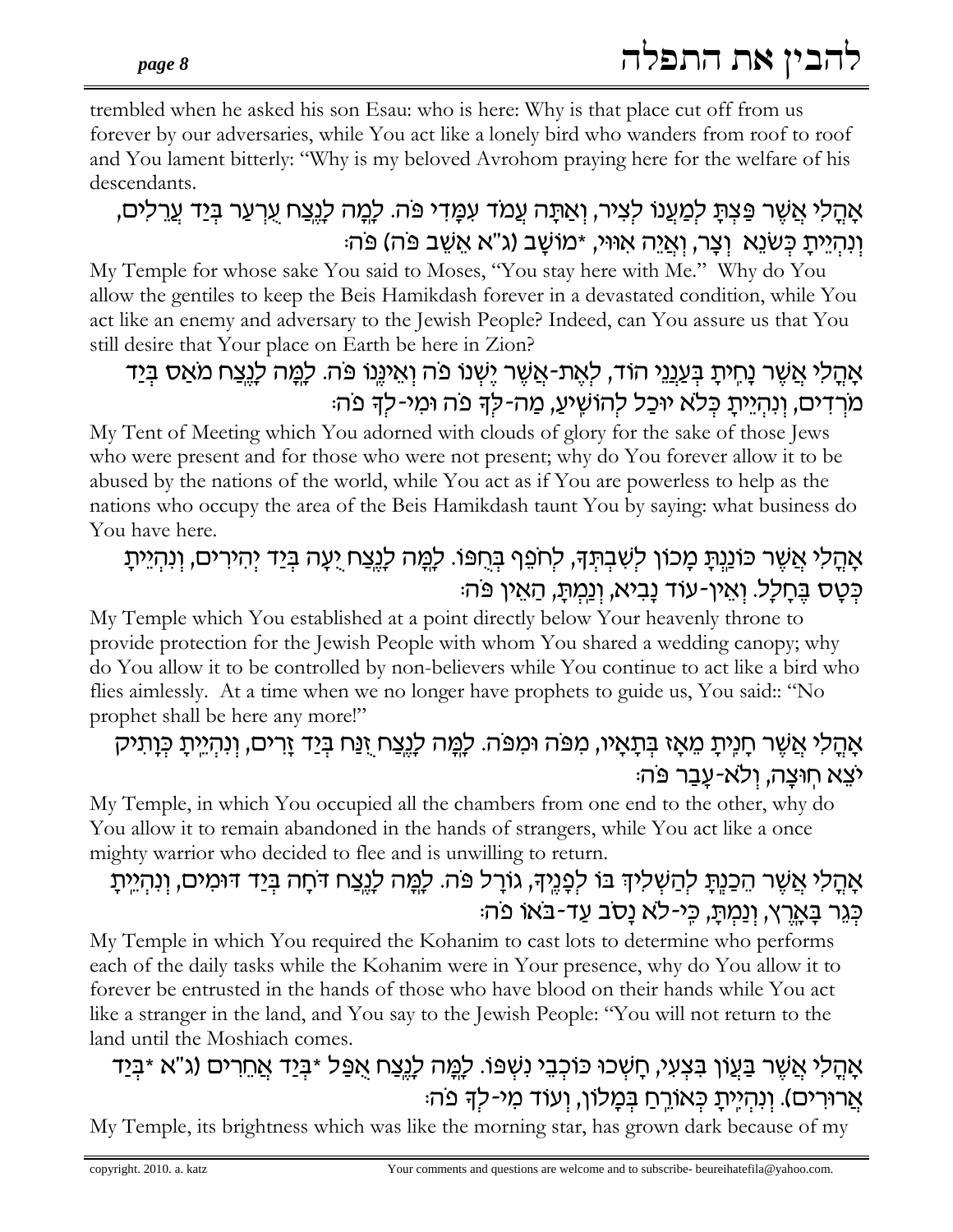sin of extortion; Why are the lives of the Jewish People allowed to be forever darkened by other nations, while You act like a guest staying in temporary quarters and who asks: does anyone here know who I am?"

אַחוֹר וְקֵדָם מִפּׂה וּמִפֹּה. לַכַל-דוֹר וַדוֹר נוֹדַע קַצְפּוֹ וְחִפּוֹ. עַל מֶה מִכַּל-אֹם, שֶׁת עַלַי ַכְּפּוֹ. זֹאת לְבַעֲלִיל , כִּי-פִיד חָקוּק בְּכַפּוֹ. רִפְּאתִי בְטוּחָה, כִּי רֶגַע בְּאַפּוֹ. וְעַד-עַתָּה, איכה יעיב באפו:

In the generations before and after the destruction of the Beis Hamikdash and in every generation, the Jewish People recognized the power of God's anger; but does that justify G-d laying His hand upon the Jewish People more than He does on other nations? This much is clear, the disaster of the destruction of the Beis Hamikdash was etched into the palm of G-d's hand; that is how I know that a remedy will be forthcoming, for G-d's anger is but for a moment, but in the meantime, what darkness has G-d brought upon me during His moments of anger!

## ַזְכֹר אֲשֶׁר עֲשָׂה צַר בְּפָנִּים זְכֹר אֲשֶׁר עָשָׂה צָר בִּפִנִּים. שָׁלַף חַרְבּוֹ, וּבָא לִפְנַי וְלִפְנִים נַחֲלָתֵנוּ בִּעֵת, כִּטְמֵא לְחֵם ּהַפְּנִים. וְגְדֵר פֵּרְכֶת בַּעֲלֶת שָׁתֵּי פַנִים:

Remember what Titus, the evil one, did inside the Beis Hamikdash. He drew his sword and entered the very innermost Sanctuary, the Holy of Holies. He terrified those present when he defiled the Shew bread, and he pierced the two panelled curtain of the Ark with his sword.

## יִתוֹמִים גִּעֵל בִּמָּגֵן מִאָדָם. וַיִּמַדֵּד קָו בְּמַרְאֶה אֲדַמְדָם. מֵימֵינוּ דָלַח, וְהִשְׁכִּיר חִצָּיו ַמְדַּם. כִּיַצַא מִן הַבֵּיִת, וְחַרְבּוֹ מִלֶאֲה דַּם:

He abused the Jewish People who were left as orphans, by forcing them to protect themselves with shields full of blood. He then measured them for death with a line of reddish hue. Our water that had always been clear, He made muddy. He used so many arrows to kill so many people that his arrows appeared drunk from the blood, and when he came out of the Temple, his sword was full of blood from piercing the curtain in the Holy of Holies.

## עַל הֲגוֹתוֹ הוֹת גֵּבֶר. וְנַטֲה אֵל אֵ-ל יַדוֹ, לִמוּלוֹ לִגְבַּר. מִצְרֵיִם וְכַל לִאם, אֲשֶׁר בַּם עַבַר (ג"א אשר בם גבר). ואני בתוך אוויו, ארוץ אליו בצואר:

Titus began to fill his mind with evil plans. He proceeded to stretch forth his hand in defiance towards G-d and cried out: Perhaps G-d was able to conquer Egypt and other nations previously, but I will advance against G-d by assaulting G-d in the middle of His beloved Temple."

אֲבֹתֵינוּ זָרָה כִּהְכִנִיּסוּ בַּחוּרַיו, אֲכִלַה אֵשׁ, וְזֵה צֹעָה זֹנָה הִכְנִיּס, וְלֹא נִכְוָה בָּאֵשׁ. ּעֲבַדִים חִתּוּ (ג"א חִתּוּ בְּתוֹכוֹ) בְּסוּכּוֹ לַבֲתַ אֲשׁ. וְעַל מֶה בְּבֵית אֲשׁ, מִמְרוֹם שַׁלַח אֲשׁי When our forefathers were wandering in the desert, two young men, sons of Aharon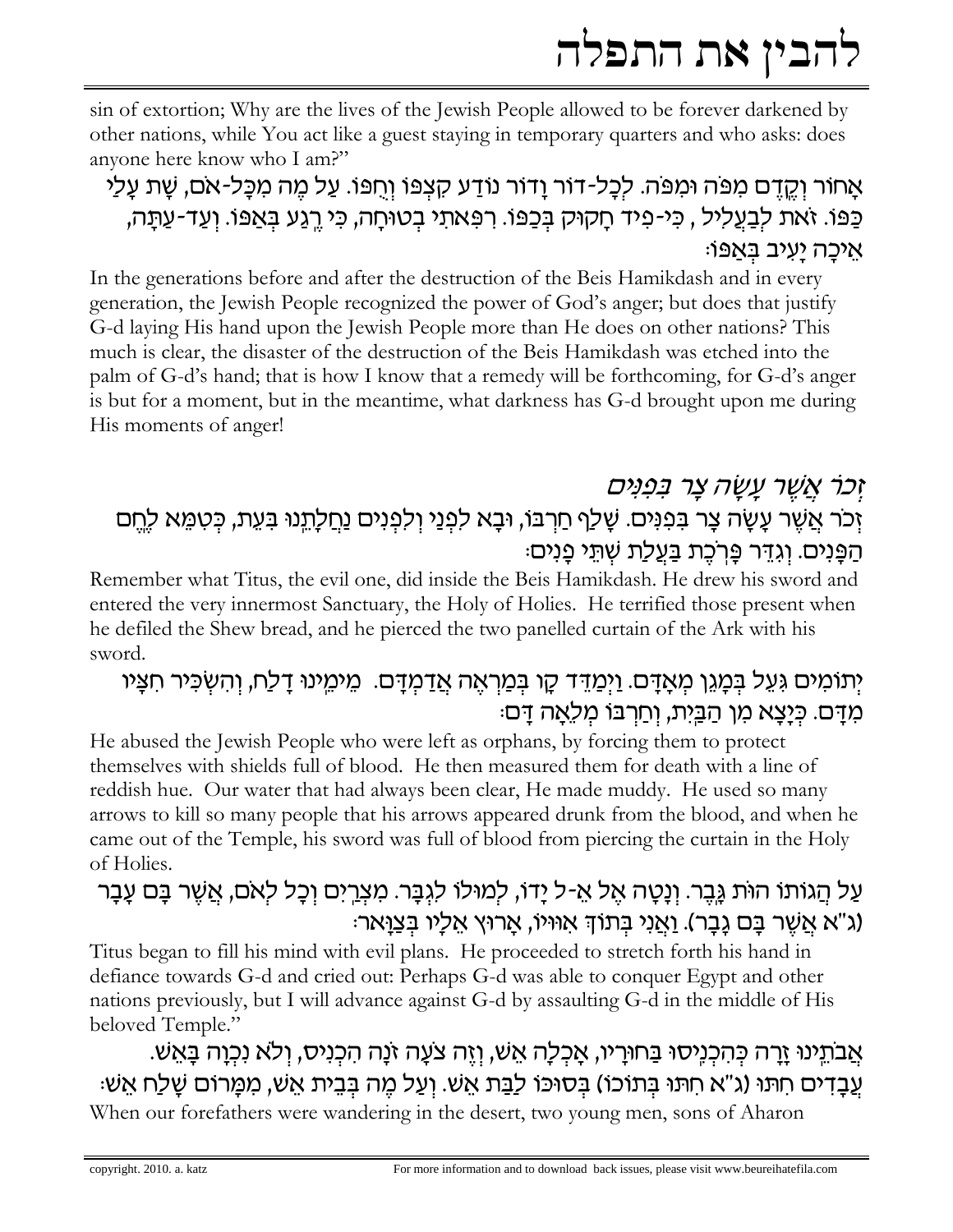Ha'Kohain, brought inappropriate fire into the Mishkan. Fire from Heaven immediately consumed them. Yet this Titus was bold enough to bring a conceited harlot into the Beis Hamikdash and not a bit of fire touched him. The Babylonians who were responsible for destroying the First Beis Hamikdash burnt it down with torches of fire. How could G-d allow a place where an eternal fire burned be destroyed by fire?

## בִּנַפְשֶׁנוּ טַבַעְנוּ, בִּהוֹצְיא כִּלֵי שַׁרֵת. וְשַׂמַם בַּאֲנִי שֵׁיִט בַּם לְהִשָּׁרֵת. עוֹרֵנוּ יִמַּק בּהשׁכּים משרת. ולא מצא תּשעים וּשׁלשה כּלי שרת:

We chose to throw ourselves into the sea when we saw Titus remove the sacred vessels of the Temple and load them on to galleys for use later as serving dishes; We shuddered when the Kohanim awoke the next morning and did not find the full number of ninety-three sacred vessels.

## נַשִׁים כִּשֵׁרוּ, כִּי בַא עַרִיץ. בִּקַרְקַע הַבֵּיִת נְעַלַיו הֶחֱרֶץ. שַׂרִים לִפֵּתוּ בִּבוֹא פַּרִיץ. בִּבֶית :קְדֶשׁ הַקֱדָשִׁים צַחֲנָתוֹ הִשִּׁרִיץ

The women became terror-stricken when they saw how the tyrant violated the sacred floor of the Temple by damaging the floor with his shoes. The noblemen writhed in sudden fear, when the shameless victor committed immoral acts in the Holy of Holies.

## בַּחוּרִים מִבַּחוּץ צָגוּ מְחֻזָּקִים. וְתָרוּ, כִּי יַזַּק בְּשִׁשִּים רִבּוֹא מַזִּיקִים. זְקֵנִים נִבְעֶתוּ כִּהְרִשׁוּהוּ מִשְׁחַקִים. עֲשׂוֹת רְצוֹנוֹ, וְהוּא אַסוּר בַּאזִקִים:

The young men standing outside restrained themselves. They were convinced that Titus would be injured by an attack of demons. The Elders then shuddered when they realized that Titus had been given permission from the heavens to destroy the Beis Hamikdash. At that moment it appeared that G-d himself was, as it were, bound helplessly in chains.

## עַבַת סוֹטֵן וַיַבֹא אַדְמוֹן. וַיִּסַבֵּב חֹמַה וַיִּעֲוֶּת הַמוֹן. נַפְלַה עֶבְרַה עַל נִינֵי, פִּצֵל לַח לוּז :וַעַרמוֹן. עַד כִּי נִטַּשׁ מִדק אַרמוֹן

Immediately after the nation that destroyed the first Beis Hamikdash lost its hold on power, a new adversary arose, the Romans. They proceeded to encircle the wall of Jerusalem and wrought havoc among the multitude of our people. G-d's anger befell the descendants of Jacob, who in his youth, pealed rods of fresh almonds and chestnuts and then the Beis Hamikdash was forsaken from heaven.

## עַל פֶּתַח הַר הַבֵּיִת הֵחֵל לָבוֹא. בְּיַד אַרְבָּעָה רָאשֵׁי טַפְסְרָיו, לְהַחֲרִיבוֹ. עַל צַד מַעֲרָבִי לזכר, השׂריד בּוֹ. וצג אחר כּתלנוּ, ולא רב ריבוֹ:

Titus approached the Temple Mount together with his four generals with a plan to destroy the Temple. He left the Western Wall standing as a memorial to his victory. And while the destruction was taking place, G-d hid behind that wall and failed to take revenge against those who were destroying His home.

## אַתַּה קַצֲפִתַּ וְהִרְשֵׁיתַ לִפְנּוֹת. יִלַדִים אֲשֶׁר אֵין בַּהֵם כַּל-מִאוּם מִשֶּׁם לְהַפִנוֹת. לְמֵה רַגְשׁוּ גוֹיִם, וְלֹא שַׁעְתָּ אֶל הַמִּנְחָה פְּנוֹת. וְשִׁלְחוּם לְאֶרֶץ עוּץ, בְּשָׁלֹשׁ סְפִינוֹת:

You, G-d, were angry at the Jewish People. You gave permission to our enemies to remove all the holy vessels from the Beis Hamikdash. You allowed children who were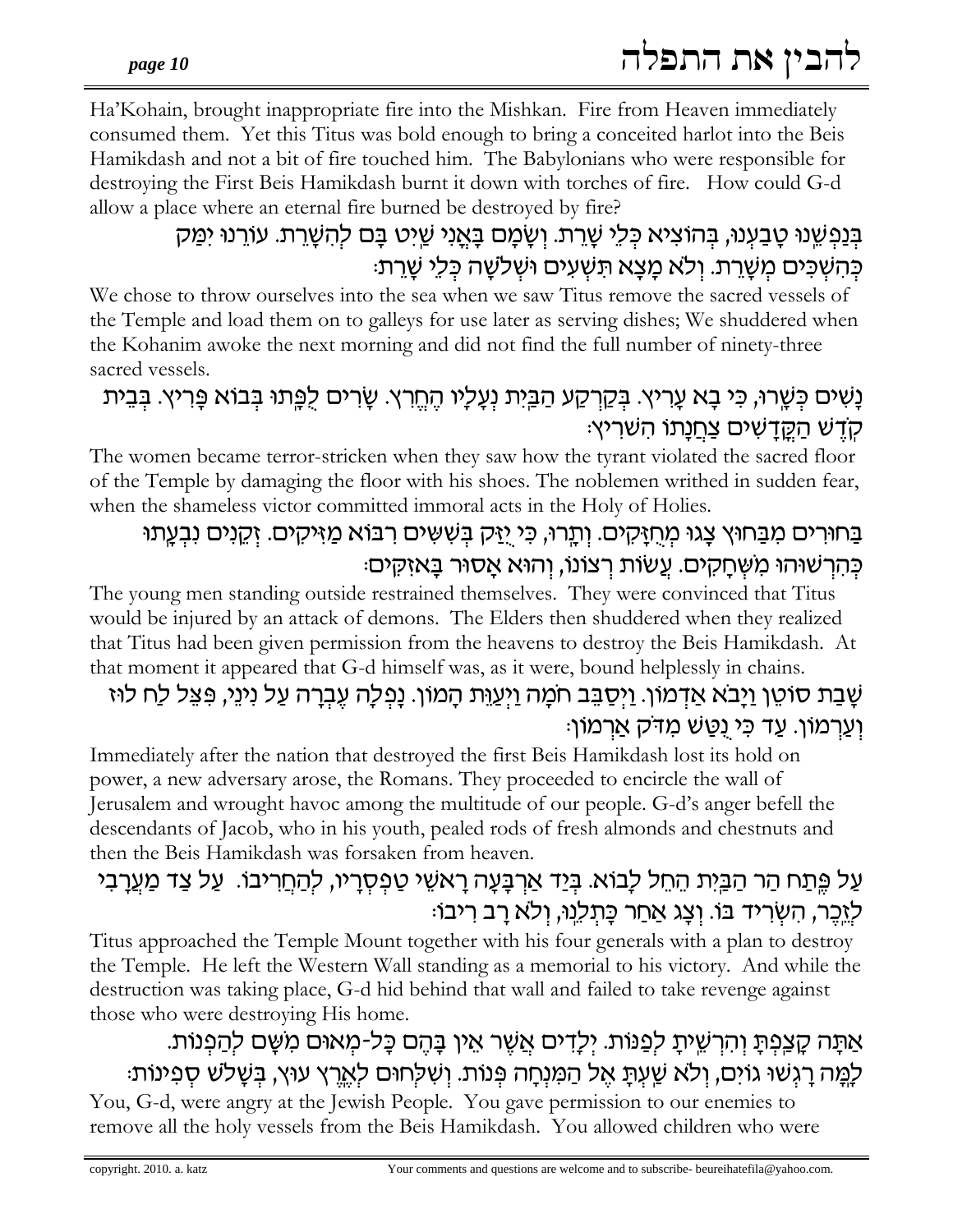innocent to be exiled. Why did You allow the nations to exert their rage against us? Why did You not accept our offerings and our prayers? Instead, You allowed the children to be sent to the land of the Romans in three boats.

## ְהֵשִׁיּבֵנוּ שָׁוְּעוּ כִּבֵאוּ בִנְבְכֵי יַם. וְשִׁתְּפוּ עַצְמַם יַּחֲד, לִנְפּוֹל בַּיַם. שִׁיר וְתִשְׁבַּחוֹת שׁוֹרֵרוּ, כִּעַל יָם. כִּי עָלֵיךְ הֹרֵגְנוּ בִּמְצוּלוֹת יָם:

"May we be granted a place in the next world" cried out the children as the boats approached deep water. They had entered a compact among themselves to commit suicide by jumping into the sea. They then began to sing songs and praises to G-d as Moses and the Jewish People had done did after passing through the Red Sea. "In order to sanctify G-d's name we are sacrificing our lives in the depths of the sea!" they said.

# כִּי תְהוֹמוֹת בֵּאוּ עַד נַפְשַׁן. כַּל זֹאת בַּאתִנוּ וְלֹא שִׁכְחֵנְוּךָ, חִלוּ לִמְמְשַׁן. תִּקְוַתַּם נַתִנוּ ַלְמֵשִׁיב מִבַּשַׁן. וּבַת קוֹל נִשְׁמַעֲהּ, עִוּרַה, לַמֵּה תִישַׁן

As the waters rose to swallow them, they began crying out to G-d: "Despite all the hardships that we have encountered, we have not forgotten You." They placed their hopes in Him who promised to rescue the Jewish People from the exile. At that moment a heavenly voice called out: G-d, Awake! Why do You sleep at the moment when Your children need You to rescue them".

## מַי יִתְּן רֹאשִׁי מֵיִם מִי יִתֵּן רֹאשִׁי מַיִם, וְעֵינִי מְקוֹר נוֹזְלָי. וְאֱבְכֶּה כָּל-יְמוֹתֵי וְלֵילַי. אֵת חַלֵלִי טַפֵּי וְעוֹלַלַי. וְישִׁישֵׁי קְהָלָי. וְאַתֶּם עֱנוּ, אוֹי וַאֲבוֹי וְאַלְלָי. וּבְכוּ בֶּכֶה רַב וְהֶרֶב. עַל-בֵּית יִשְׂרָאֵל <u>וַעֲל-עַם יִ-יַ, כִּי נַפְלוּ בֵּחַרְבּ</u>:

If only my head could be overwhelmed with a flood of tears, and that my eyes be constantly trickling tears and that I might weep all the days and nights of my life, on account of the slain children, babies and the elders of my community. You who hear about this tragedy, please respond with: "Woe! Ah! Alas!" All of you should weep greatly, ever more copiously, for the house of Israel and for the people of the Lord, for they have fallen by the sword!

## וְדָמְעַ תִּדְמַע עֵינִי, וְאֵלְכָה-לִי שָׂדֵה בֹכִים. וַאֲבַכֵּה עִמִּי מָרֵי לֵבָב הַנְּבוּכִים. עַל-בִּתוּלוֹת הַיָּפוֹת וִילָדִים הָרַכִּים. בְּסִפְרֵיהֶם נִכְרָכִים וְלָטֶבַח נִמְשָׁכִים. אָדְמוּ עֵצֶם מִפְּנִינִים סַפִּירִים וְנָפָּכִים. כְּמוֹ טִיט חוּצוּת נִדָּשִׁים וְנִשְׁלָכִים. סְוּרוּ טָמֵא, קַרְאוּ לָמוֹ מִלְקָרֵב. עַל-בֵּית יִשְׂרָאֵל וְעַל-עַם יִ-יָ, כִּי נָפְלוּ בֵּחֲרֵבּ:

My eyes shall weep bitterly. I will go to the field where weepers wander. I will cause those who are distraught with grief and feel bitter of heart to weep with me for the fair maidens and tender children who were enwrapped in their school books when they were dragged to slaughter; for the young men whose appearances were more stunning than precious stones, fairer than sapphire and diamonds, who were trampled and cast down like the dirt of the streets. The decadent foe cried out to them: "Depart, do not approach us!" Let us cry for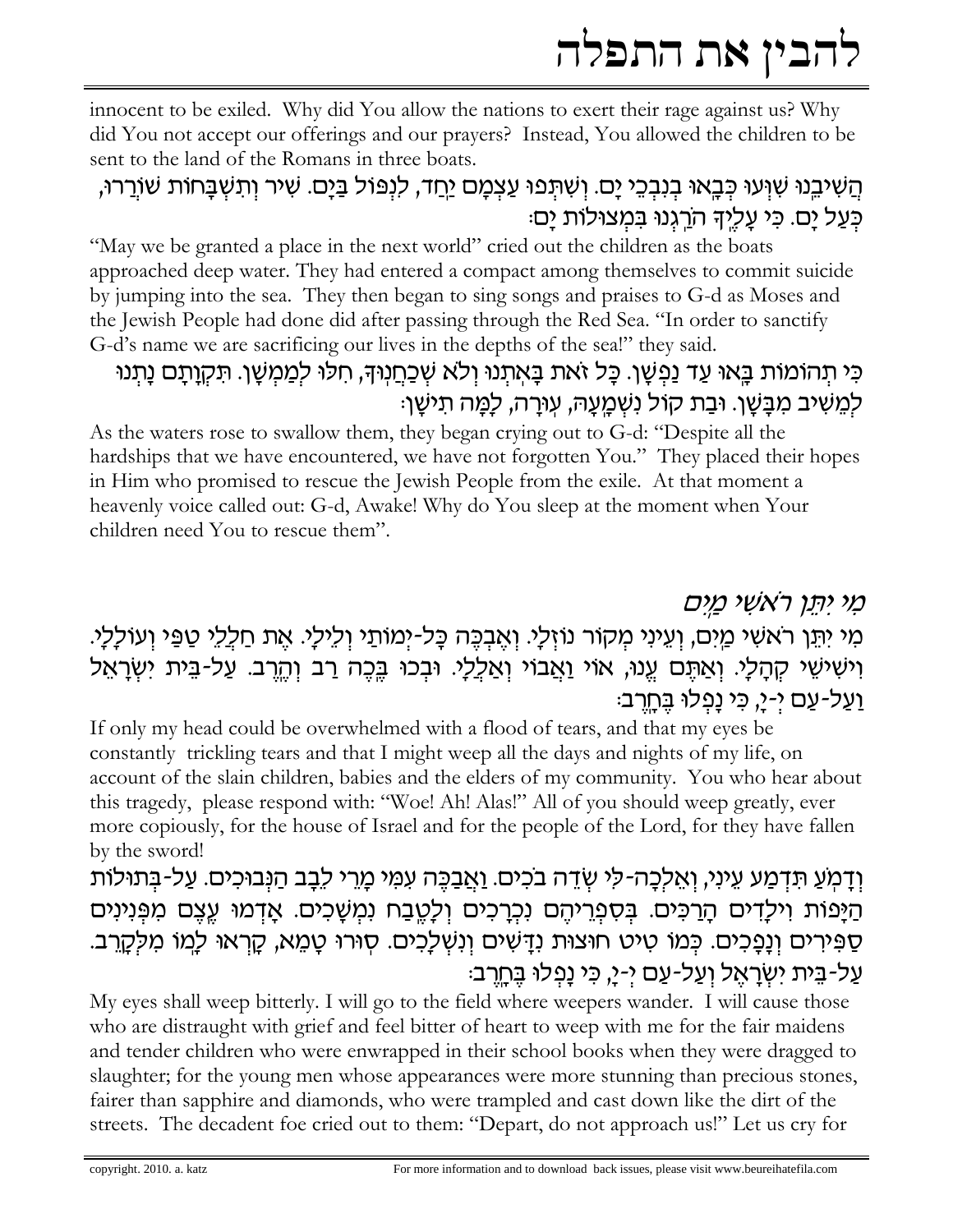the house of Israel, and for the people of the Lord, for they are fallen by the sword! וְתֵרַד עֵינִי דְּמִעַה, וְאֵילֵילַה וְאֲנוּדַה. וְלִבְכִי וְלַחֲגֹר שֵׂק, אֵקְרַא לְהַסְפֵּידַה. מִפַּז יִקַרַה וּמִזָּהָב חֲמוּדָה כְּבוּדָהּ פְּנִימָה, כְּבוֹד כָּל-כְּלֵי חֵמְדָּה רָאִיתֵיהַ קְרוּעַה שִׁכוּלַה וְגַלְמוּדָה. הַתּוֹרָה וְהַמִּקְרָא וְהַמִּשְׁנָה וְהָאַגָּדָה. עֱנוּ וְקוֹנֵנוּ זֹאת לְהַגְּידָה. אֵי תוֹרָה וְתַלְמִיד וְהַלוֹמְדָהּ. הֲלֹא הַמָּקוֹם מֵאֵין יוֹשֵׁב חָרֵב. עַל-בֵּית יִשְׂרָאֵל וְעַל-עַם יְ-יָ, כִּי נפלוּ בּחרבּ:

Indeed, my eyes will stream with tears; I will howl and wander lost, I will call for a day of mourning, a day for weeping and for wearing sackcloth, to lament the loss of Torah learning, more desirable than gold, yes, more precious than fine gold. The Torah lay gloriously within the Aron Kodesh, given great honor. But now I have witnessed how the Sifrei Torah and the Sifrei Kodesh, were torn, grabbed away from those who studied them, the Scriptures, the Mishna, and the Aggadah. They cried out loudly and sang dirges describing what had happened and this is what they said: where is the Torah? Where are those who studied it? The place where the Torah was studied is now desolate with none to be involved in her study? Let us cry for the house of Israel, and for the people of the Lord, for they are fallen by the sword!

וִעַפִעְפֵּי יִזְּלוּ מַיִּם דֵּמַע לִהַגְּיָרָה. <u>וְא</u>ַקוֹנֵן מַר עַל-הַרוּגֵי אַשִׁפֶּירָא. בַּשֵּׁנִי בִּשְׁמֹנָה בוֹ, בִּיוֹם מַרְגְוֹעַ הָקְרָה. מַרְגּוֹעַי לִרְגּוֹעַי נֵחְלְפוּ לִהַבְעֶירָה. נֵהֵרְגוּ בַּחוּרֵי חֵמֵד וְשִׁישֵׁי ְהַדָרָהּ. נֶאֶסְפוּ יַחֲד, נַפְשָׁם הִשְׁלִיְמוּ בְּמוֹרָא. עַל-יִחוּד שֵׁם הַמְיֻחָד. יִחֲדוּ בִּגְבוּרָה. גִּבֹּרֵי ְּכְֹחָ, עֹשֵׂי דְבָרוֹ לְמַהֲרָה. וְכֹהֲנַי וַעֲלְמַי נִגְוֶעוּ, כִּלְהַם עֲשָׂרָה. עַל-בֵּית יִשְׂרָאֵל וְעַל-עַם י-י, כּי נפלוּ בּחרבּ

Indeed, my eyelids gush with water and my eyes stream with tears, as I bewail in bitterness about the martyrs of Speyer. This tragedy took place on the eighth day of the second month, on Shabbos. My tranquility turned to misery as G-d's anger raged around us. Handsome youths and venerable men were slain. They were gathered together and surrendered their souls heroically. They joined together to defend the Unity of God. They were valiant heroes, quick to fulfill the requirements of G-d's words. The Kohanim and the elders together with the young men, ten in all perished. Let us cry for the house of Israel and for the people of the Lord, for they are fallen by the sword!

וּבְמַר יְגוֹנִי וְעָצְבִּי יְלֵל אַחְבִּירָה. קְהִלּוֹת הַקְדֶשׁ הֲרִיגָתָם הַיּוֹם בְּזָכְרָה. קְהַל ווֹרְמַיזָא בְּחוּנָה וּבְחוּרָה. גְּאוֹנֵי אֶרֶץ וּנְקִיֵּי טָהֲרָה. פַּעֲמַיִּם קִדְּשׁוּ שֵׁם הַמְיֻחָד בְּמוֹרָא. בְּעֶשְׂרִים וּשְׁלֹשָׁה בְּחָדֵשׁ זְיו לְטָהֲרָה. וּבַחְדֵשׁ הַשְּׁלִישִׁי בְּקְרִיאַת הַלֵּל לְשֹוֹרֵרָה. הִשְׁלִימוּ נַפְשַׁם בִּאֲהַבָה קִשׁוּרָה. אֲהִימָה עֵלִיהֵם בִּבְכִי יִלֵיל לְחַשְׁרָה. כִּלוּלֵי כֵּתֵר עַל רֹאשֶׁם לִעַטְרָה. ּעֲל-בֵּית יִשְׂרָאֵל וְעַל-עַם יִ-יָ, כִּי נָפְלוּ בֵּחֲרֵב

In the bitterness of my anguish and my sorrow, I will write dirges and call to mind the day of the martyrdom of the holy communities; the community of Worms, that was chosen to be tested and passed its test. The renowned ones of the land who were perfect in purity and who twice sanctified the Unity of God in awe, once, on the twenty-third of the month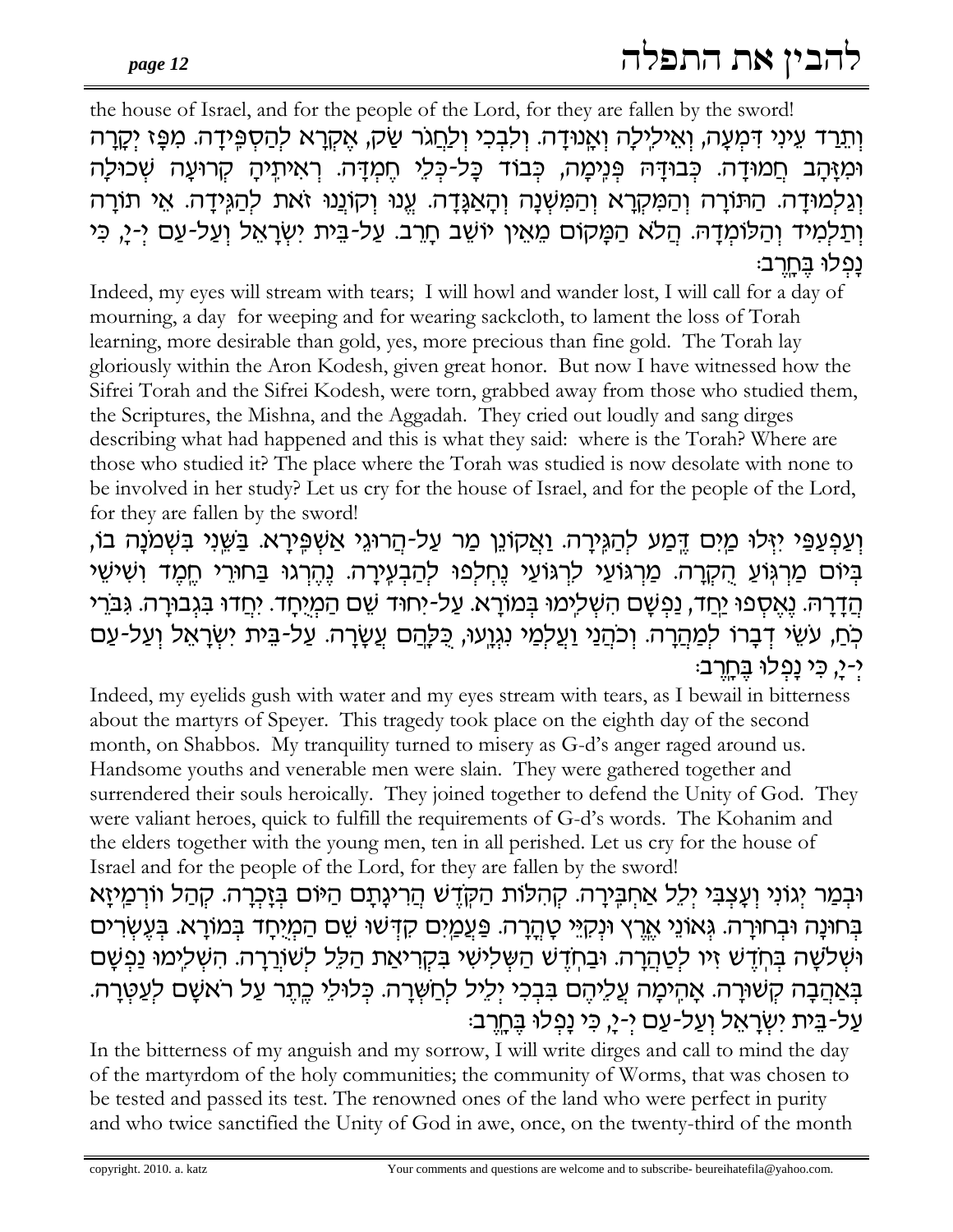Ziv (Iyar) in purity; and the second time in the third month (Sivan) during the reading and chanting of the Hallel. They surrendered their souls to G-d as a group out of love. So I will moan with a wailing cry and pour out many tears for those who were adorned with the crown of martyrdom. Let us cry for the house of Israel and for the people of the Lord, for they are fallen by the sword!

וְעַל-אַדִּירֵי קִהַל מַגֵּנִצָא הַהֲדוּרָה. מִנִּשָּׁרִים קֵלוּ, מֵאֲרָיוֹת לִהְתִגַּבְּרָה. הִשְׁלִימוּ נַפִשָּׁם עַל יְחוּד שֵׁם הַנּוֹרָא. וַעֲלֵיהֵם זַעֲקַת שֶׁבֵר אֵזְעַק (א"ג זַעֲקַת שֶׁבֵר אֵשָׁעֲרָה), בִּנְפֵשׁ מָרָה. עַל-שָׁנֵי מִקְדָּשֵׁי יִסוֹדָם, כִּהַיּוֹם עִרְעֶרָה. וְעַל-חָרְבוֹת מִעַט מִקְדָּשֵׁי, וּמִדְרְשֵׁי הַתּוֹרָה. עַל-בֵּית יִשְׁרָאֵל וְעַל-עַם יְ-יָ, כִּי נָפְלוּ בֶּחֶרֶב:

For the noble ones of the esteemed congregation of Magenca, who moved swifter than eagles and stronger than lions to perform G-d's will. They gave up their souls for defending their belief in the Unity of the Revered G-d; indeed, for them I will lament with a soul-shattering cry, and for the foundations of both my Temples that were destroyed on this day, and for the destruction of my synagogues and houses of study. Let us cry, for the house of Israel and for the people of the Lord, for they are fallen by the sword! בַּחְדֵשׁ הַשְּׁלִישִׁי בַּשְׁלִישִׁי, נוֹסַף לִדְאָבוֹן וּמְאֵרָה. הַחְדֶשׁ אֲשֶׁר נֶהְפַּךְ לְיָגוֹן וְצָרָה. בְּיוֹם מַתַּן דָּת, שִׁבַּרְתִּי לְהִתְאַשְׁרָה. וּבְיוֹם נְתִינָתָהּ, כְּמוֹ-כֵן אָז חָזֶרָה. עַלְתָה-לַהּ לַמַּרוֹם למקום מדורה. עם תֵּיקָהּ וְנַרְתֵּקָהּ וְהַדּוֹרְשָׁהּ וְחוֹקְרָהּ. לוֹמְדֵיהָ וְשֹוֹנֵיהָ בְּאִישׁוֹן , כְּמוֹ ּבְאוֹרַה. עַל-בֵּית יִשְׂרָאֵל וַעֲל-עַם י-יַ, כִּי נַפְלוּ בֵּחֲרבּ:

On the third day of the third month, Sivan, more sorrow and destruction were inflicted. The mood of the month was altered from a month of joy into a month of grief and distress; on the day on which we celebrate the giving of the Torah I had hoped to find cause for regained happiness, but instead on the day the Torah was given, so it was taken away and returned to heaven with those who studied and taught it, together with the Torah casings and coverings, with its interpreters and those who explored it, in the darkness of night as well as during the day. Let us cry for the house of Israel and for the people of the Lord, for they are fallen by the sword

שִׂימוּ-נַא עַל-לִבַּבְּכֵם, מִסְפֵּד מַר לִקַשְׁרַה. כִּי שִׁקוּלַה הַרִיגַתַם לִהְתָאֲבֵּל וּלִהְתְעַפְּרַה. כְּשְׂרֵפַת בֵּית אֵ-לֹהֵינוּ הַאוּלַם וְהַבִּירַה. וְכִי אֵין לְהוֹסִיף מוֹעֵד, שֵׁבֵר וְתַבְעֵרָה. וְאֵין לְהַקְדִּים, זוּלַתִי לְאַחֲרָה. תַּחַת כֵּן, הַיּוֹם לִוְיָתִי אֲעוֹרֲרָה. וְאֶסְפְּדָה וְאֵילִילָה, וְאֶבְכֶּה בְּנֶפֶשׁ מָרָהּ וְאַנְחָתִי כָּבְדָה מִבְּקֶר וְעַד עֶרֶבּ. עַל-בֵּית יִשְׂרָאֵל וְעַל-עַם י-י, כִּי נָפְלוּ <u>בַּחַרְב</u>

Take this to your hearts and prepare a sad Funeral oration; put on mourning clothes and roll in the dust, for they are as worthy of being mourned as the burning of the House of G-d, its porch and its Palace. Since we may not add an extra day of mourning for the destruction and conflagration and neither may we advance the observance of fasting so we are left with no choice but to postpone our mourning for them until to Tisha B'Av. Therefore I will cause my cry of woe to rise this day, and I will wail, howl and weep with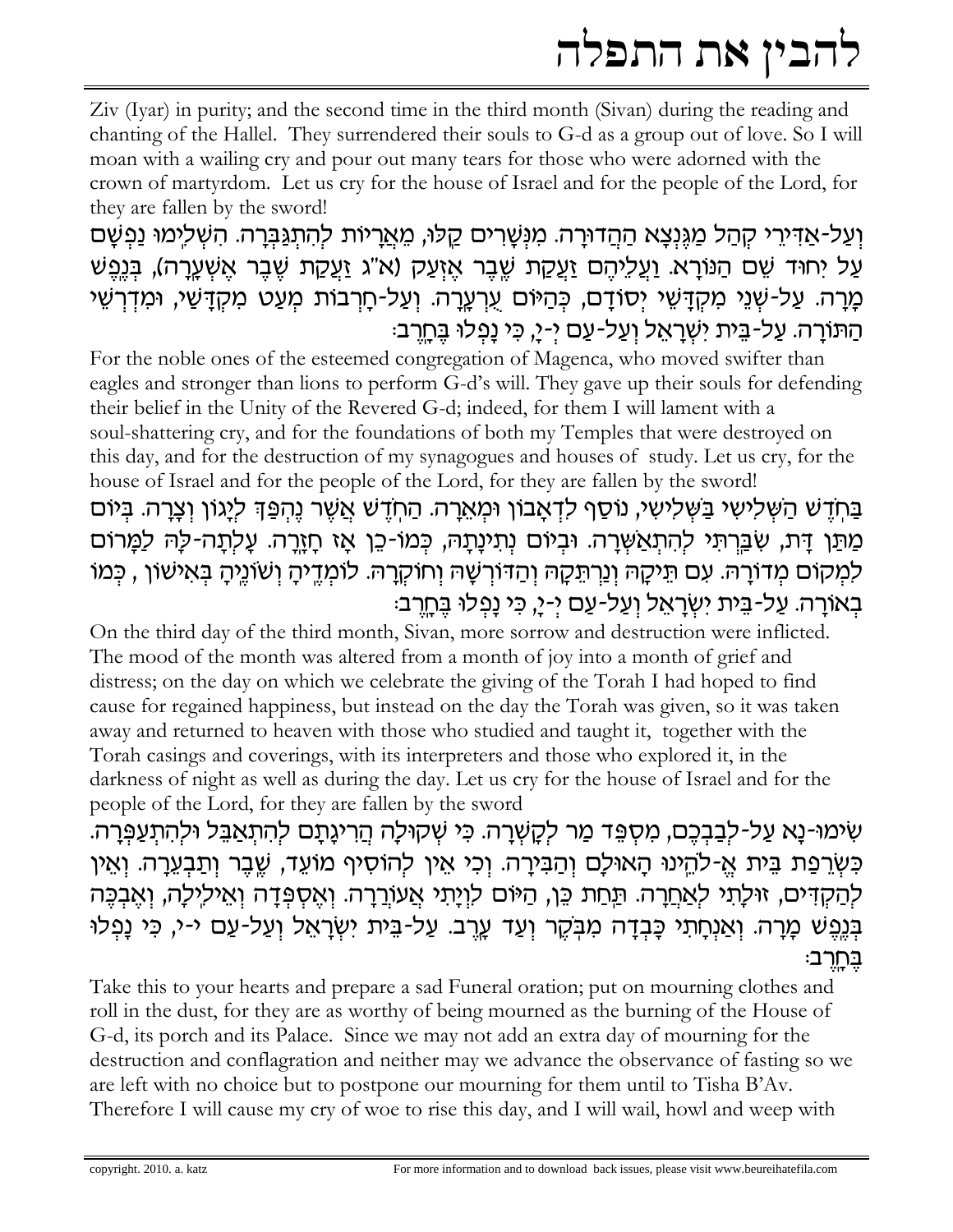bitterness of soul. Indeed my sighing on this day is heavy from morning until evening. Let us cry for the house of Israel and for the people of the Lord, for they are fallen by the sword!

על-אֵלֶה אֱנִי בוֹכְיַה, וְלִבִּי נוֹהֶם נְהִימוֹת. וְאֵקְרַא לַמְקוֹנֵנוֹת וְאֵל-הַחֲכָמוֹת. אֱלִי וְאִלְיַה כָּלַן המוֹת. <u>הַיֵּשׁ מַכְאוֹב למַכְאוֹבִי לד</u>מוֹת. מְחוּץ תִּשַּׁבֵּל-חֵרֶב, וּמֶחַדָרִים אֵימוֹת. ְחַלָלַי חַלְלֵי-חֶרֶב, מוּטָלִים עֲרוּמִים וַעֲרוּמוֹת. נִבְלָתָם כְּסוּחָה, לְחַיַת אֱרֶץ וְלִבְהֵמוֹת.

יוֹנֵק עִם-אִישׁ שֵׂיבָה, עֲלָמִים וַעֲלָמוֹת. עַל-בֵּית יִשְׂרָאֵל וְעַל-עַם יְ-יָ, כִּי נָפְלוּ בֶּחֶרֶב: So for these do I weep and my heart groans excessively. I call to the hired mourners and the wise women. All moan, mourn and wail; is there any anguish in this world that can be compared to my anguish? In the outdoors, the sword of my enemy caused death while indoors lay the fear of death. The victims were riddled with sword wounds. They lay naked; their dead bodies decaying, becoming fodder for wild animals. Babies next to the elderly next to young men near maidens. Let us cry, for the house of Israel and for the people of the Lord, for they are fallen by the sword!

מִתַּעְתִּעִים בֵּמוֹ מוֹנַי, וּמַרְבִּים כִּלְמוֹת. אֵי אֱלֹהֱימוֹ אָמְרוּ, צוּר חָסֶיוּ בוֹ עַד-מוֹת. יַבוֹא וְיוֹשְיעַ וְיַחֲזִיר נְשָׁמוֹת. חֲסִין יָהּ, מִי-כָּמְוֹךָ, נוֹשֵׂא אֲלֻמּוֹת. תֵּחֵשָׁה וִתְתַאַפֵּק, וְלֹא-תַחְגֹּר חֵמוֹת. בֶּאֱמוֹר אֵלַי מַלְעִינֵי, אִם-אֱ-לֹהִים הוּא יָרֱב. עַל-בֵּית יִשְׂרָאֵל וַעֲל-עַם י-י, כֵּי נַפְלוּ <u>בֶּחְ</u>רְב:

My oppressors mocked us and added to their reproach: "Where is their God," they asked, "the Rock in whom they trusted until death? Let Him come and save them and restore their souls to life." O You who are mighty, who is like You, O Lord, who bears all our burdens? Why do You remain silent and restrain Yourself. Why does Your anger not motivate You to go to war, when those that scoff at me say: If He be a G-d, let him fight alongside you. Let us cry for the house of Israel, and for the people of the Lord, for they are fallen by the sword!

עֵינִי עֵינִי יִרְדָה מַיִם, כִּי-נֵהְפֵּךְ לָאֱבֵל מִשׁוֹרֵר. וְעֲנָבִי לִקוֹל בּוֹכִים, מִלְהָפֵג וּלִקָרֵר. מִי יַנוּד לִי, וְאֵין מַחֲזִיק לְהִתְעוֹרֵר. חֵמָה בִּי יָצְאָה וְסֵעַר מִתְגוֹרֵר. אֲכָלַנֵי הַמָּמַנִי הַצַּר הַצּוֹרֵר. שָׁבַּר עַצְמוֹתֵי זוֹרֵר וּמִפְרֵר. סָלַה כַל-אֲבִירֵי, הַטֲבּוּר וְהַשֹּׁרֵר. רְטְיַּה וּמַזוֹר אֵין לְזוֹרֵר. מַכָּתִי אֲנוּשָׁה, בְּאֵין מַתְעִיל וּמְזוֹרֵר. עַל-כֵּן אָמַרְתִּי שְׁעוּ מֶנִּי אֲמָרֵר. בִּבְכִי דְּמְעֲתֵי עָל לְחֵיֵי לָצֶרֶב. עֲל-בֵּית יְשָׂרָאֶל וְעָל-עַם י-י, כִּי נַפְלוּ בֵּחֵרְבּ:

My eyes pour out their tears, for the singer of joyous songs has turned to wailing because of our mourning, and the sound of the flute player has become the sound of weeping, without pause or relief. Who will come and comfort me? Who will provide me with strength in my moment of distress? G-d's wrath, like a sweeping storm has gone forth against me; the enemy, the oppressor has devoured me and mutilated me, he has broken my bones, scattered them and ground them into small pieces; he has flouted the authority of the mighty Sanhedrin which was located in Tabor and the center of the land. No ointment or bandage is available to treat me because my wounds are so severe that the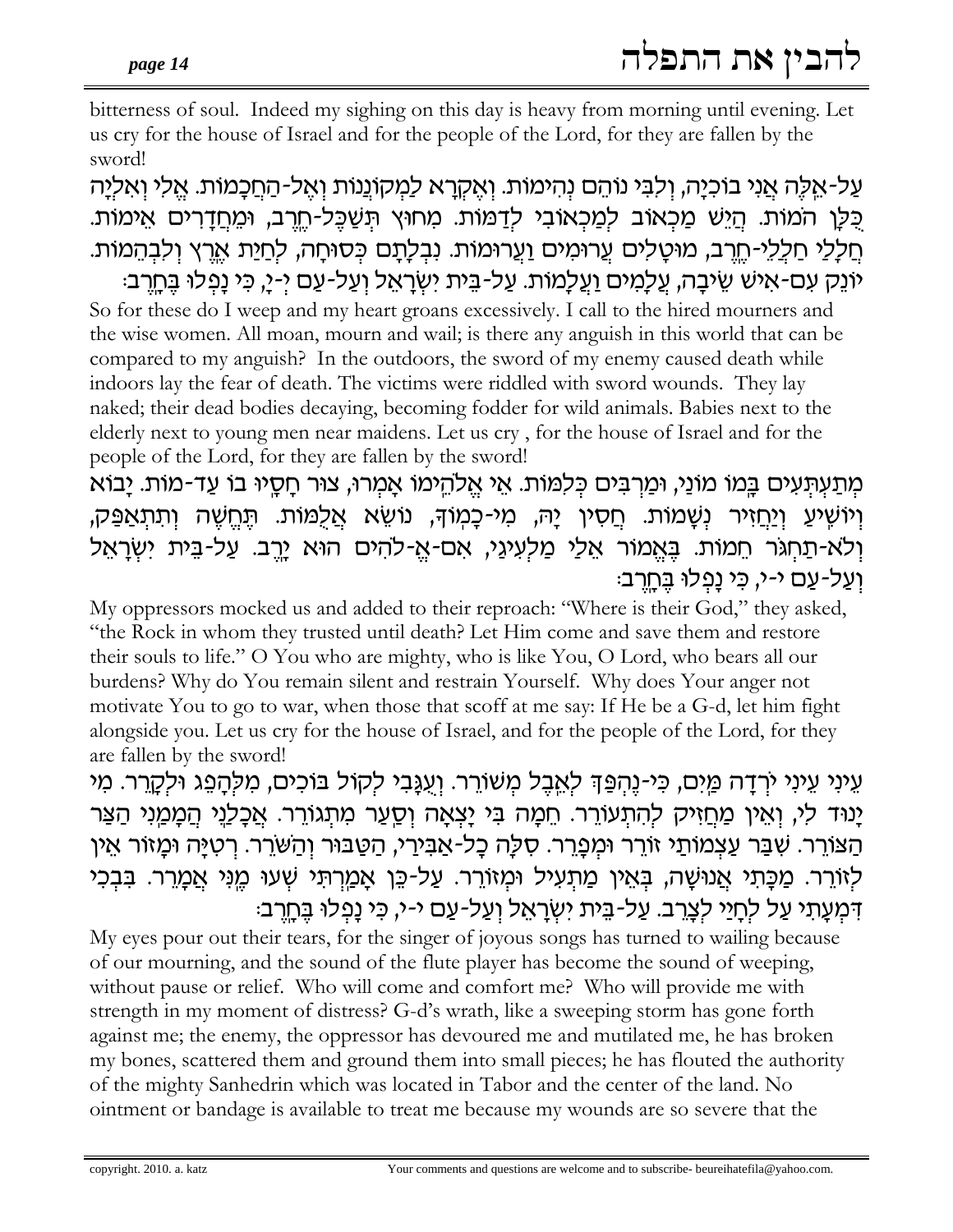bleeding cannot be stopped and the wounds cannot be cleansed. Therefore did I say: "Stay away from me, so that I can weep bitterly and sear my cheeks with my tears without being disturbed". Let us cry for the house of Israel, and for the people of the Lord, for they are fallen by the sword!"

# אַז בַּחֲלֹדְ יִרְמְיָהוּ עַל קִבְרֵי אֲבוֹת

## אָז בַּהַלֹךְ יִרְמְיָהוּ עַל קִבְרֵי אָבוֹת. וְנָם עֵצָמוֹת חַבִיבוֹת, מָה אַתֵּם שׁוֹכְבוֹת.

Then, as the Beis Hamikdash was being destroyed, the Prophet Yirmiyahu went to visit the burial places of our Forefathers. Once there he declared: "O dear bones of our beloved forefathers, why do you lie so still?

#### בְּנֵיכֶם גַּלוּ וּבַתֵּיהֶם חֲרֶבוֹת. וְאַיֶּה זְכוּת אֲבוֹת בְּאֵרֶץ תַּלְאוּבוֹת:

Your children are being forced out of their land and their homes are being destroyed; What has become of the merit of our Forefathers who accepted the Torah in the desert, a place with almost no water?

## גַּעוּ כִלַּם בִּקִינִים, עַל חֵסְרוֹן בַּנִים.

Suddenly all of the Forefathers burst forth in lamentations over the failures of their children;

## דּוֹבֲבוּ בְּקוֹל תַּחֲנוּנִים, פְּנֵי שׁוֹכֵן מְעוֹנִים. וְאַיֵּה הַבְטָחַת, וְזָכַרְתִּי לָהֶם בְּרִית רִאשׁוֹנִים:

They whispered in voices of supplication before Him who dwells in heaven. They said: "O what happened to Your promise: 'and I will remember for their sake the covenant with their ancestors?'

### הֵם הַמֵירוּ כִבוֹדִי בִּתְהוּ, וְלֹא פַּחֲדוּ וְלֹא רַהוּ.

Whereupon G-d answered: "They have exchanged My glory for worthless beliefs. They no longer fear Me, nor are they afraid of Me,

#### ַוַאַעְלִים עֵינַי מֶהֶם וְלֹא נֵהוּ, וְלֹא שֵׁהוּ. וְאֵיךְ אֵתְאַפֵּק עַל אֲמִירַת לֹא הוּא.

And when I hid My care of them, they still did not return, nor did they yearn for Me! Why then should I restrain Myself after hearing what they said, 'that He is no G-d."

### ַזַעֲק אַב הַמוֹן בַּעֲבוּרַם, וְחִנֵּן פְּנֵי אֵ-ל רַם.

Avrohom then stepped forward and cried. He prayed for the Jewish People and implored the G-d on High:

ּחִנָּם נִסֵיתִי עֵשֵׂר בִּחִינוֹת עַבוּרָם, וְהֵן חָזִיתִי שִׁבְרָם. וְאַיֵּה הַבְטָחַת, אַל תִּירָא אַבְרָם: Was it in vain that I allowed myself to be tested with ten trials for the sake of my descendants? Now all I see is their misery! What happened to Your promise: Fear not Avrom?

#### טעו להורות (ג"א ובתקום בחרבות), בעבודות זרות.

G-d answered Avrohom: "They made an error in their decision making in that they condoned idol worship.

### יַעֲצוּ לַחְצֹב בֹּארוֹת, בֹּארֹת נִשְׁבָּרוֹת. וְאֵיךְ אֵתְאַפֵּק עַל בְּטוּל עֵשֶׂרֵת הַדְּבְרוֹת:

They have forsaken me, the fountain of living waters. They decided to look for new